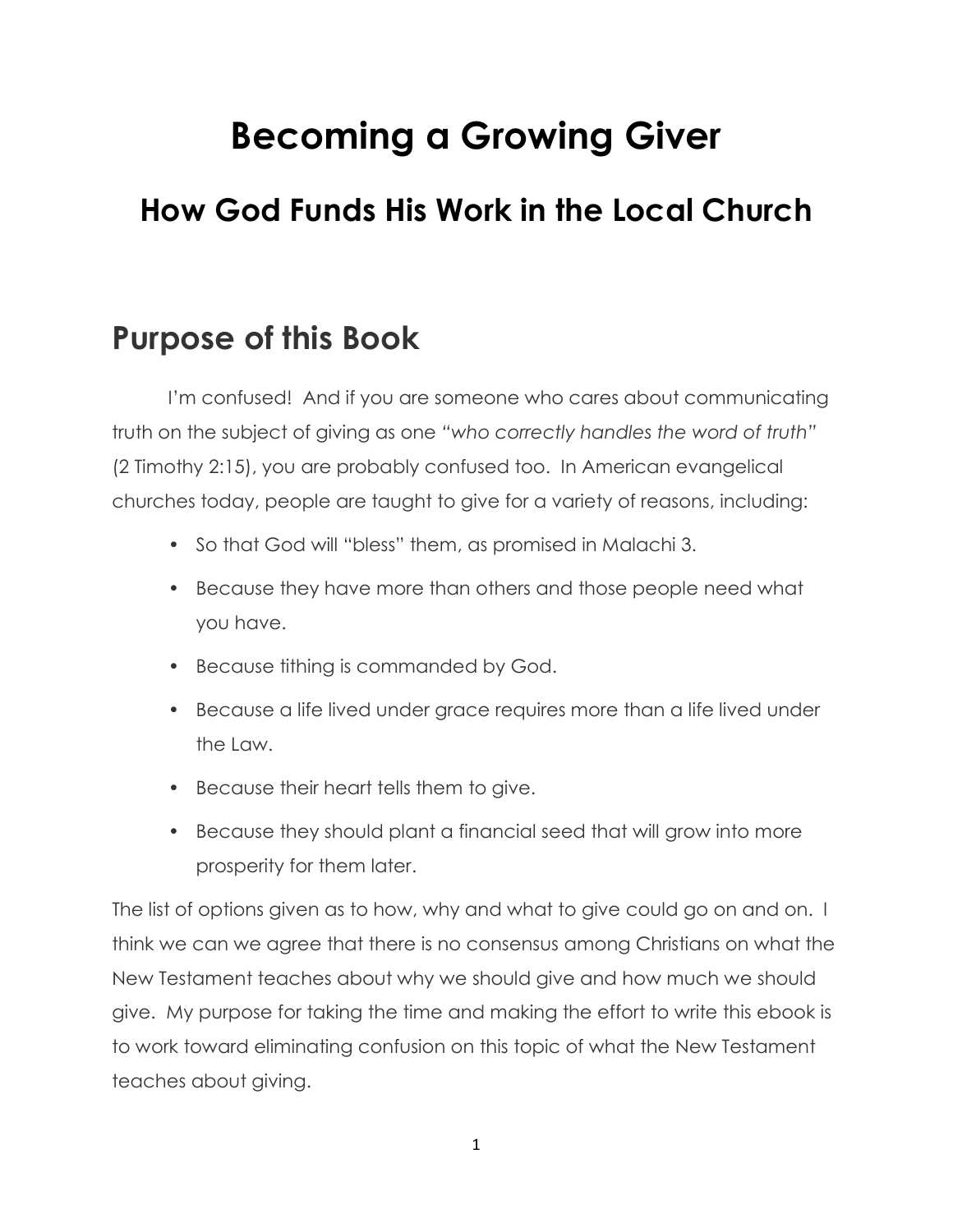On top of what I just stated, this document is meant to serve another purpose. First, I want this to be a resource for my church family, especially our small group leaders. As leaders I want them to be equipped to answer questions about what we at South Mountain Community Church teach about giving. This document should give them the talking points they need in order to be an effective "Next Steps" coach for their people in this important area of discipleship. The combination of helpful and hopeful messages on the topic of giving, along with open and honest small group discussions, will hopefully result in a church family that has learned to handle the money they earn in a Godhonoring and biblical way.

Something that might not be apparent to those of you outside of Utah is the peculiar context in which SMCC operates. I know that communicating what the New Testament teaches about giving in the local church can be challenging for all of us. But now that I live and minister in a culture that is dominated by the Church of Jesus Christ of Latter-Day Saints, which teaches that tithing is not only expected from its members, but required in order to receive a Bishop's "Temple Recommend," I have had to take on this responsibility with new vigor. Without this "Recommend" or "pass" to get into a local LDS Temple, it is impossible for the LDS faithful to do Temple Work, and, therefore, impossible to enter into the Celestial Kingdom (or highest heavenly experience available to LDS folks). So giving in the LDS culture is seen as "pay to play." Unfortunately, the LDS Church supports its legalistic approach to giving by appealing to the Old Covenant, pointing to the blessings and curses that accompany obedience and disobedience as part of that Covenant. Because of this, they regularly highlight testimonies of people who have been tithers and have experienced great wealth (blessing) as a result. This, indeed, is the original "give to get" approach to giving taught in America, authored by Joseph Smith.

Again, it has become clear to me over the last 35 years that a clear, concise and biblical treatment of this topic is needed. There is no consensus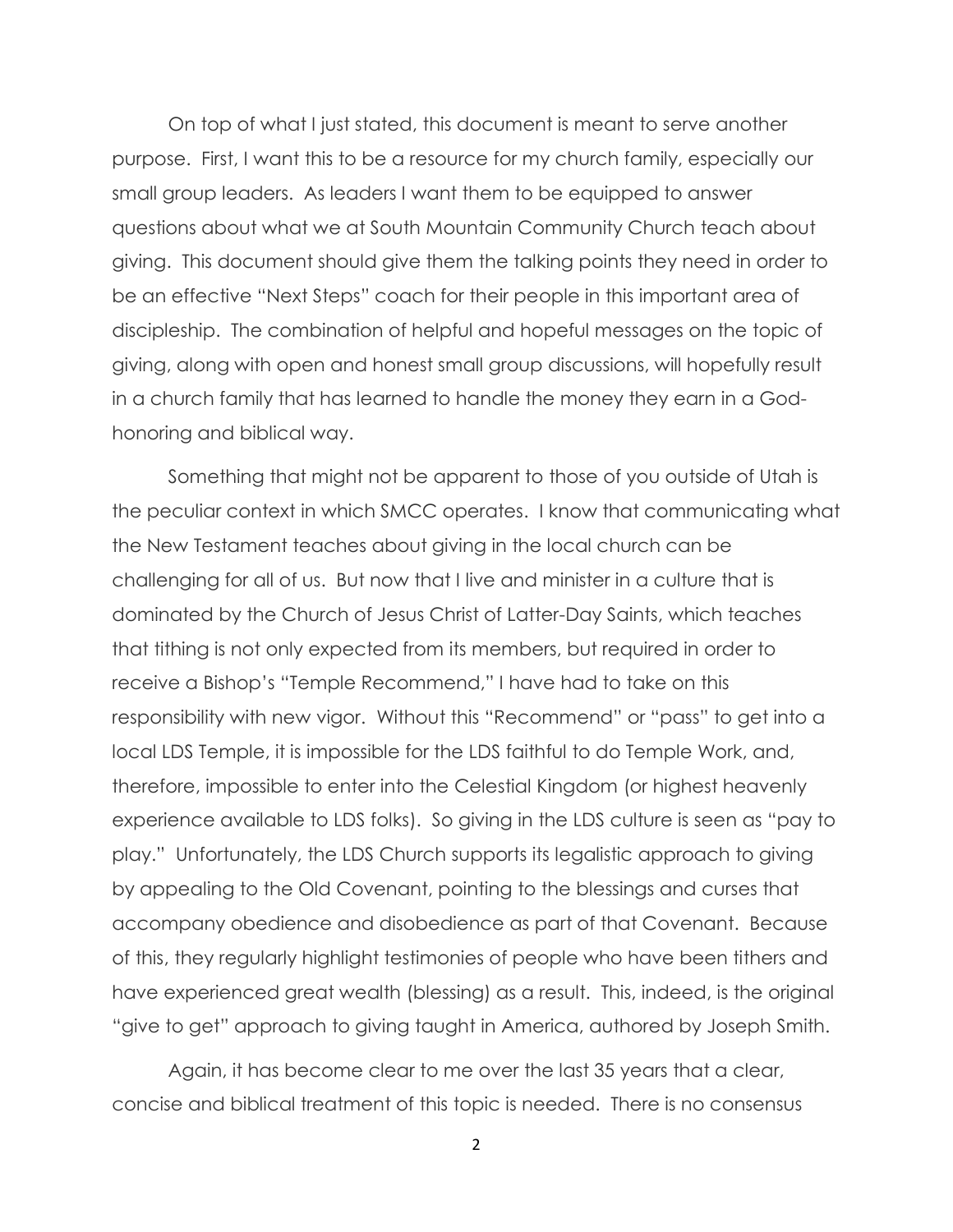among thoughtful, biblically conservative and well-known evangelical pastors. If anyone of us were to read what John Piper, Timothy Keller, Matt Chandler, Andy Stanley, Rick Warren, Randy Alcorn, John MacArthur or J.D. Greear have written on the topic, it would be obvious that there is some agreement regarding what "Gospel Giving" looks like, but no consensus. I consider these men the "good guys." Each one is an outstanding student of scripture and wonderful man of God. However, after close examination, I have found significant differences in how they talk about what the New Testament teaches about giving.

Again, my goal is to begin the conversation toward producing a consensus view of Gospel Giving. I'm convinced that a consensus view regarding giving would serve to unite "gospel" churches. One benefit of that of an agreed upon approach to the topic of giving in our churches is see when people move to a new town. When one of our families moves to another location and attends another church, how great it would be if they could hear the same message and continue to be encouraged in their "gospel giving."

One reason, I believe, that the evangelical local church in America is underfunded today is because of all the mixed messages our people receive on this topic. If you are a pastor reading this, let's do what we can to provide our people with a consistent view of Gospel Giving. I invite you to read on to see if you can "sign-on" to this description of Gospel giving. If you can't take that step, please know that I'm open to being corrected on anything found in this document (contact me: [paul.robie@smccutah.org](mailto:paul.robie@smccutah.org)). Let me know where I've strayed from the accepted conservative rules of exegesis or from the laws of logic or an understanding of the Gospel. Together we can take one more step toward an explanation of what "Gospel Giving" really is.

John Piper wrote an "Open Letter" to his sons, encouraging them to grow in the grace of giving. It is entitled Toward the Tithe and Beyond (see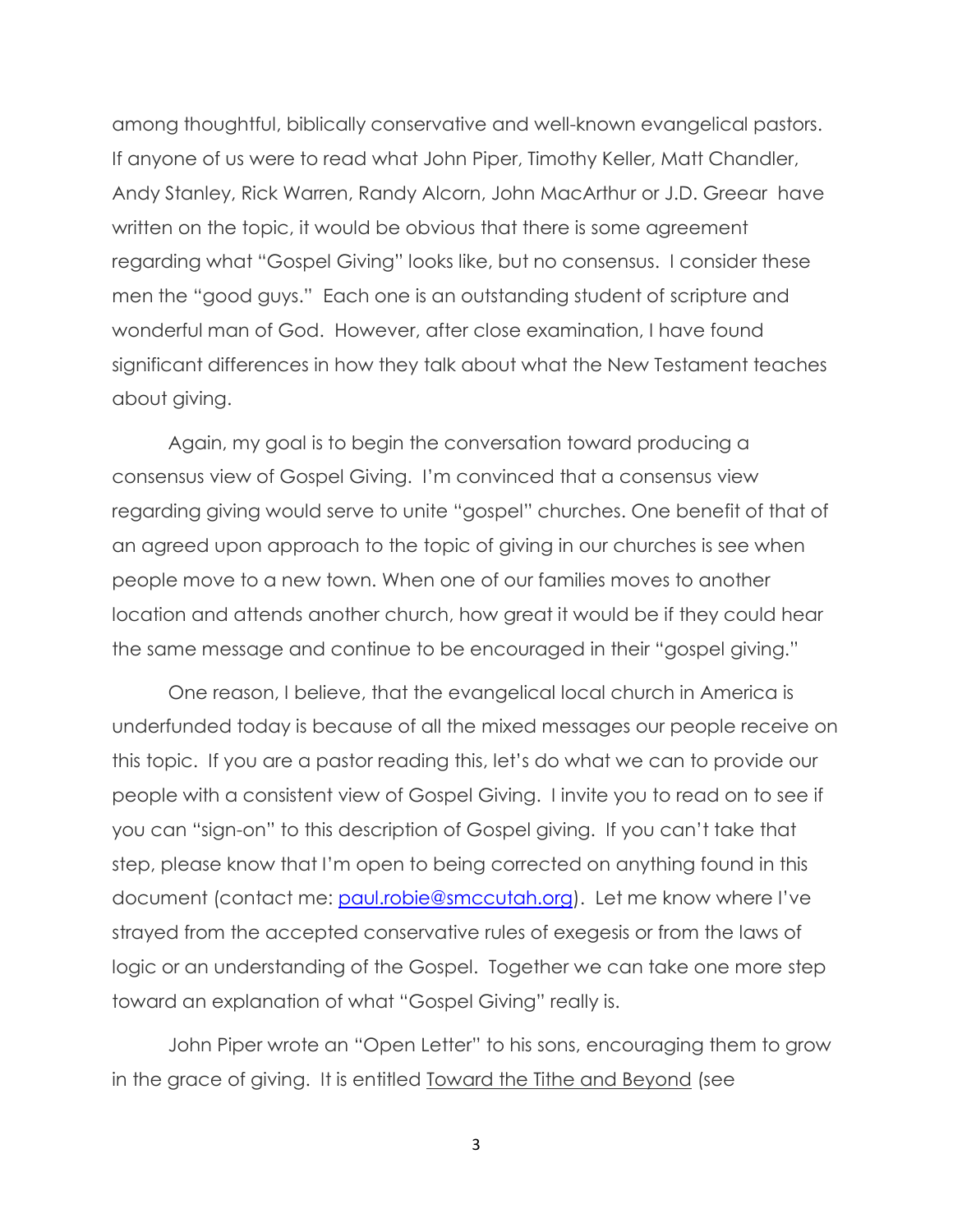[www.desiringgod.org\)](http://www.desiringgod.org/). I really like that title because it communicates GROWTH in giving; something most Christians in America need to practice. At SMCC we have consistently, over the years, asked our people to become growing givers, so in this sense we have been sharing his view of tithing and his view of growing as givers. I also thought it was important to add to my title, for this work, the word "Gospel." Because of the influence of Timothy Keller and the Gospel Coalition, there is a new appreciation among Evangelicals for the difference between a "religious" approach and a "gospel" approach to discipleship. So this work is dedicated to helping as many people as possible to become "Growing Gospel Givers." Let's take a look at each one of those three important terms.

#### **Section One: Growing**

## **Chapter One: Taking Your Next Step: Becoming a Growing – Faithful – Generous Giver**

Any conversation about becoming a "Growing Gospel Giver" requires a goal – something to grow toward or beyond. My view is that we are all to grow to become a tither (give 10%) and beyond. Each one of us can and should move from a growing giver to a faithful giver, and then to a generous giver. If we don't have some standard of what faithfulness in giving is, we will have a hard time determining whether or not we have moved into generosity as a giver.

In our culture, even a meager gift to charity at the supermarket is considered generous. According to data from The Nonprofit Almanac 2012, religious households give 1.8% of their income to religious causes (including church) and secular households give a total of .9% of their income to charitable organizations. No matter how we feel as a nation, we should not consider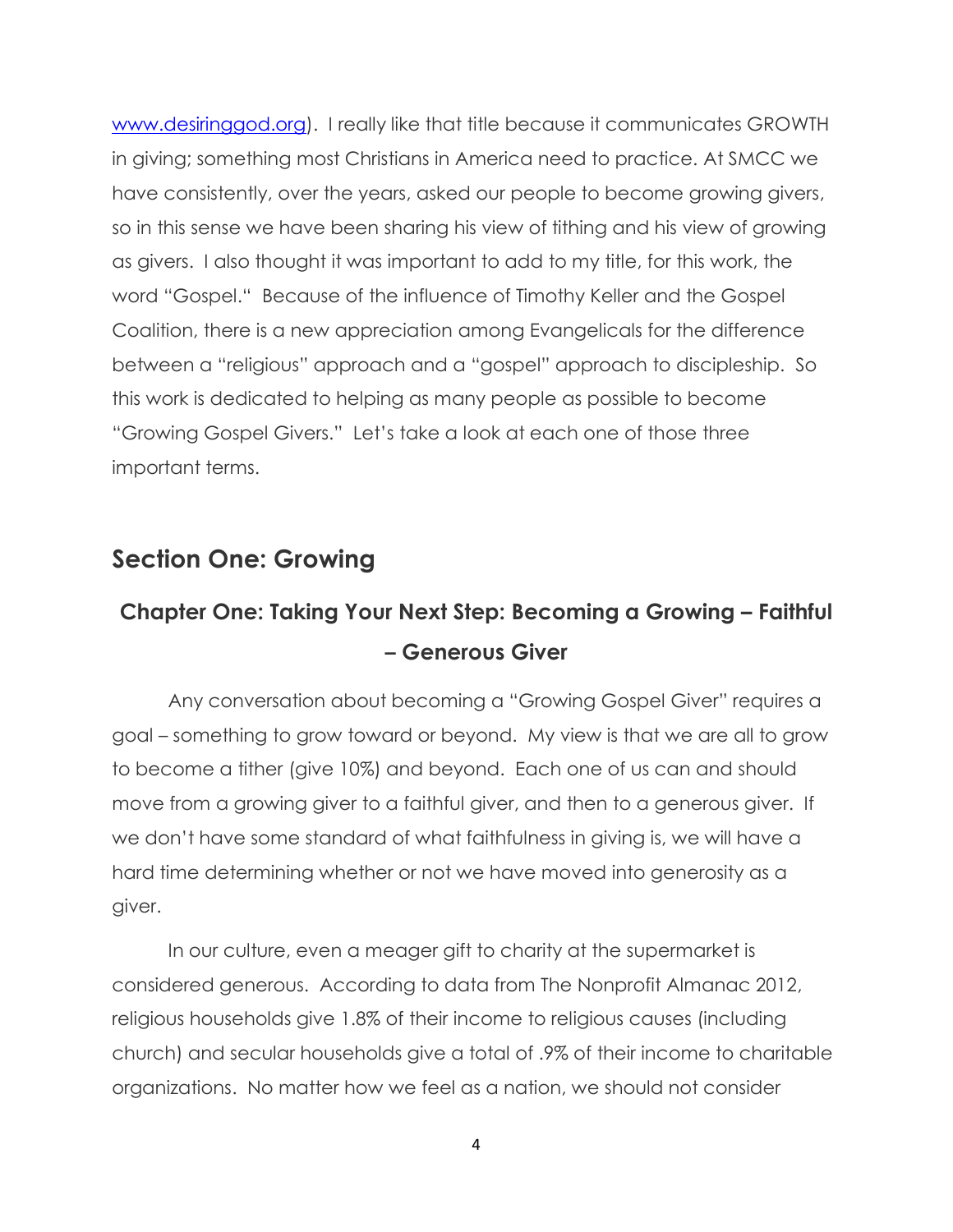ourselves generous. With that in mind, we desperately need clarity on this issue of what it means to be generous. Let's take a look at what it means to be a growing giver, a faithful giver, and a generous giver.

Moses was given clarity on this issue when he was told by God to collect money and resources for the construction of the Tabernacle. God made sure that he understood that there was a clear difference between the kind of giving that was required (the tithe), and the kind of giving that he was now encouraging (generosity).

**Exodus 25:1-2** *The Lord said to Moses, 2 "Tell the Israelites to bring me an offering. You are to receive the offering for me from each man whose heart prompts him to give.‖*

**Exodus 35:4-5** *Moses said to the whole Israelite community, "This is what the Lord has commanded: 5 From what you have, take an offering for the Lord.‖*

**Exodus 35:20-29** *Then the whole Israelite community withdrew from Moses' presence, 21 and everyone who was willing and whose heart moved him came and brought an offering to the Lord for the work on the Tent of Meeting, for all its service, and for the sacred garments. 22 All who were willing, men and women alike, came and brought gold jewelry of all kinds: brooches, earrings, rings and ornaments. They all presented their gold as a wave offering to the Lord… 29 All the Israelite men and women who were willing brought to the Lord freewill offerings for all the work the Lord through Moses had commanded them to do.* 

Every gift/offering received by Moses from the people of Israel was given freely – it was not required. Every gift of this kind was to be prompted not by a command, but by whether or not they had a "heart" for this project. Every gift was considered to be generous.

Contrast this kind of giving with what God told Moses to command the people to do regarding the regular tithing of all their income.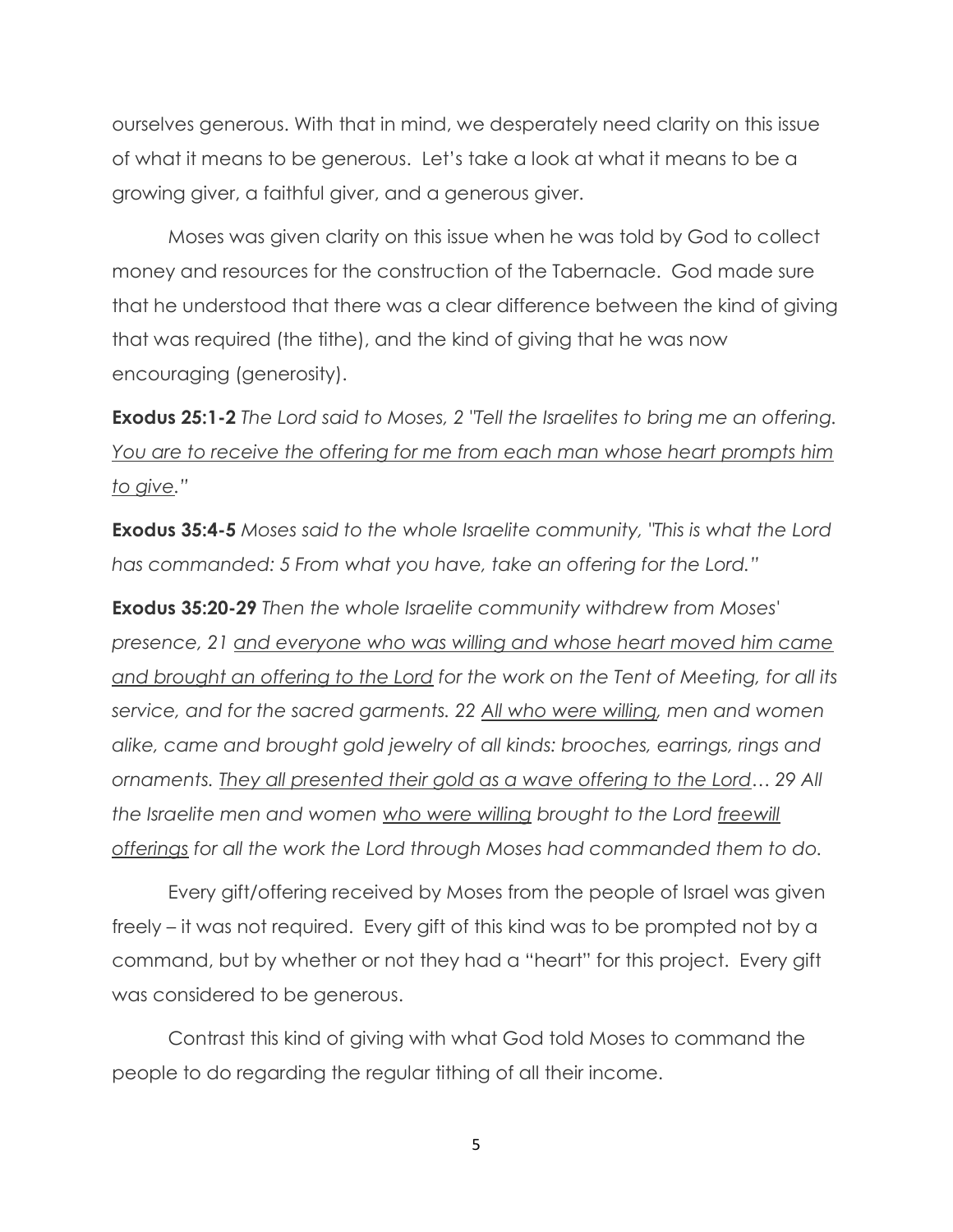**Leviticus 27:30-34** "A tithe of everything from the land, whether grain from the *soil or fruit from the trees, belongs to the Lord; it is holy to the Lord. 31 If a man*  redeems any of his tithe, he must add a fifth of the value to it. 32 The entire tithe *of the herd and flock — every tenth animal that passes under the shepherd's rod — will be holy to the Lord. 33 He must not pick out the good from the bad or make any substitution. If he does make a substitution, both the animal and its substitute become holy and cannot be redeemed.‖ 34 These are the commands the Lord gave Moses on Mount Sinai for the Israelites.* 

Even the Levites, the vocational ministers of the day, were commanded to tithe.

**Numbers 18:25-27** *The Lord said to Moses, 26 "Speak to the Levites and say to them: 'When you receive from the Israelites the tithe I give you as your inheritance, you must present a tenth of that tithe as the Lord's offering.* 

Unfortunately, perhaps in an attempt to sound gentle or "graceful," too many pastors have suggested that their people "follow their heart" in the matter of regular, local church giving. This illustrates the kind of confusion that surrounds this topic. Clearly, Moses was told by God to communicate two different standards and motivations for giving. One was a matter of obedience, and the other was a matter of the heart. The Jewish people were free to give or not to give to the construction of the Tabernacle and the Temple (see 1 Chronicles 29), but they were not free to disobey the command to tithe. Instead, they were required by God to tithe. It was non-optional. It wasn't a matter of the heart. They weren't supposed to tithe according to how they felt about it; they were to be obedient and give 10% of their income. (I understand that there were other required offerings, but in order to keep this as simple as possible, I'm only dealing with the tithe that went to support vocational ministers, the Priests.)

You might say, "Well, that's the Old Testament; we need to follow the example of the New Testament." That same confusion exists for many who look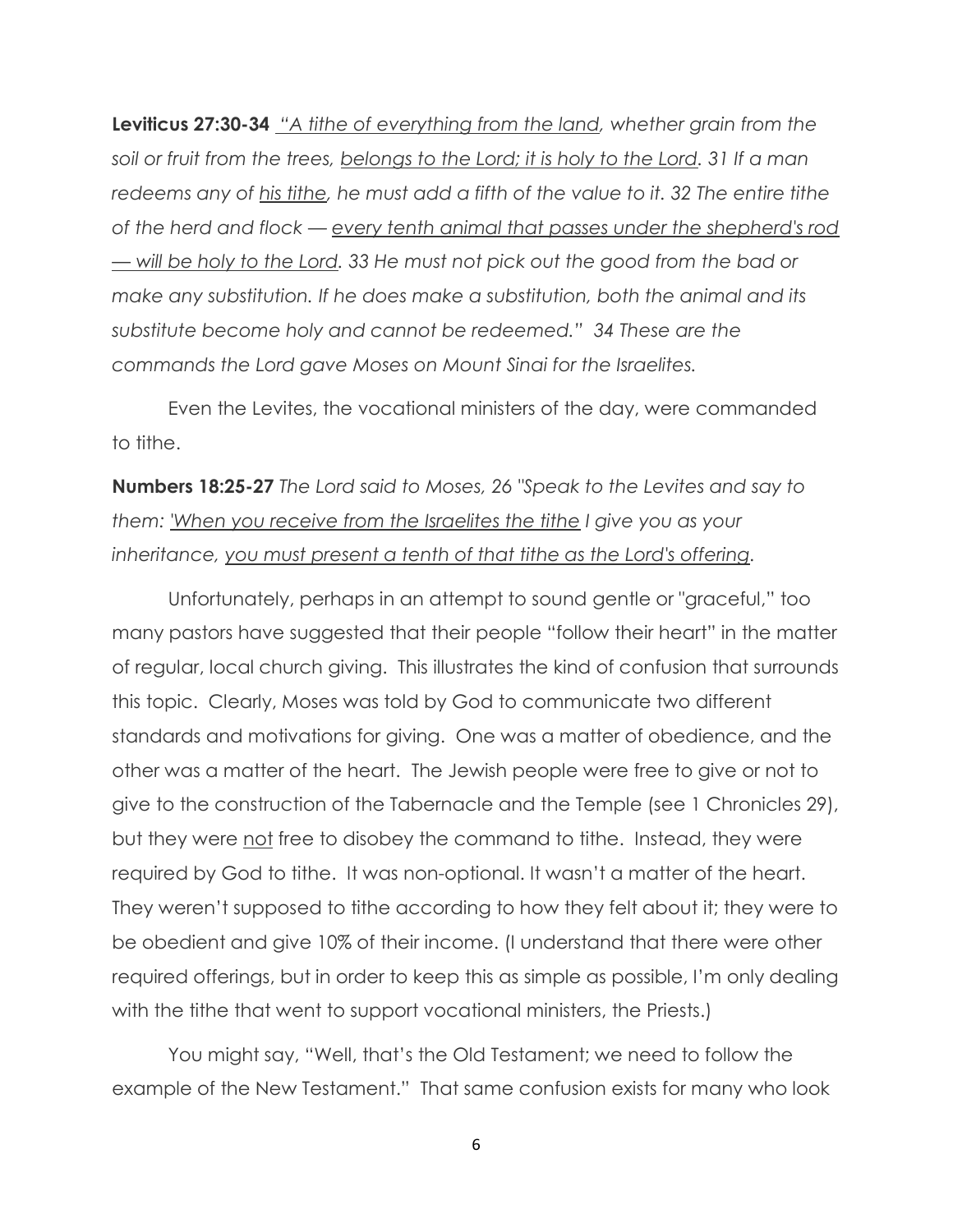to the New Testament for their guidance on giving to the local church. Unfortunately, far too many pastors have confused the freewill offering for relief purposes, as collected by the Apostle Paul and Titus, with the regular, obedient tithing of the early church for the support of ministers and the ministry.

See how the Apostle Paul characterizes the "relief" kind of giving in 2 Corinthians 8 & 9.

#### • **It was considered GENEROUS.**

**2 Corinthians 8:1-2** *And now, brothers, we want you to know about the grace that God has given the Macedonian churches. 2 Out of the most severe trial, their overflowing joy and their extreme poverty welled up in rich generosity.*

**2 Corinthians 9:5** *So I thought it necessary to urge the brothers to visit you in advance and finish the arrangements for the generous gift you had promised. Then it will be ready as a generous gift, not as one grudgingly given.*

• **Their gift corresponded to their willing HEART.**

**2 Corinthians 8:3-4** *For I testify that they gave as much as they were able, and even beyond their ability. Entirely on their own, 4 they urgently pleaded with us for the privilege of sharing in this service to the saints.*

**2 Corinthians 8:10-11** *Last year you were the first not only to give but also to have the desire to do so.*

**2 Corinthians 8:12** *For if the willingness is there, the gift is acceptable according to what one has, not according to what he does not have.*

**2 Corinthians 9:7** *Each man should give what he has decided in his heart to give, not reluctantly or under compulsion, for God loves a cheerful giver.*

• **It wasn't COMMANDED.**

**2 Corinthians 8:8** *I am not commanding you, but I want to test the sincerity of your love by comparing it with the earnestness of others.*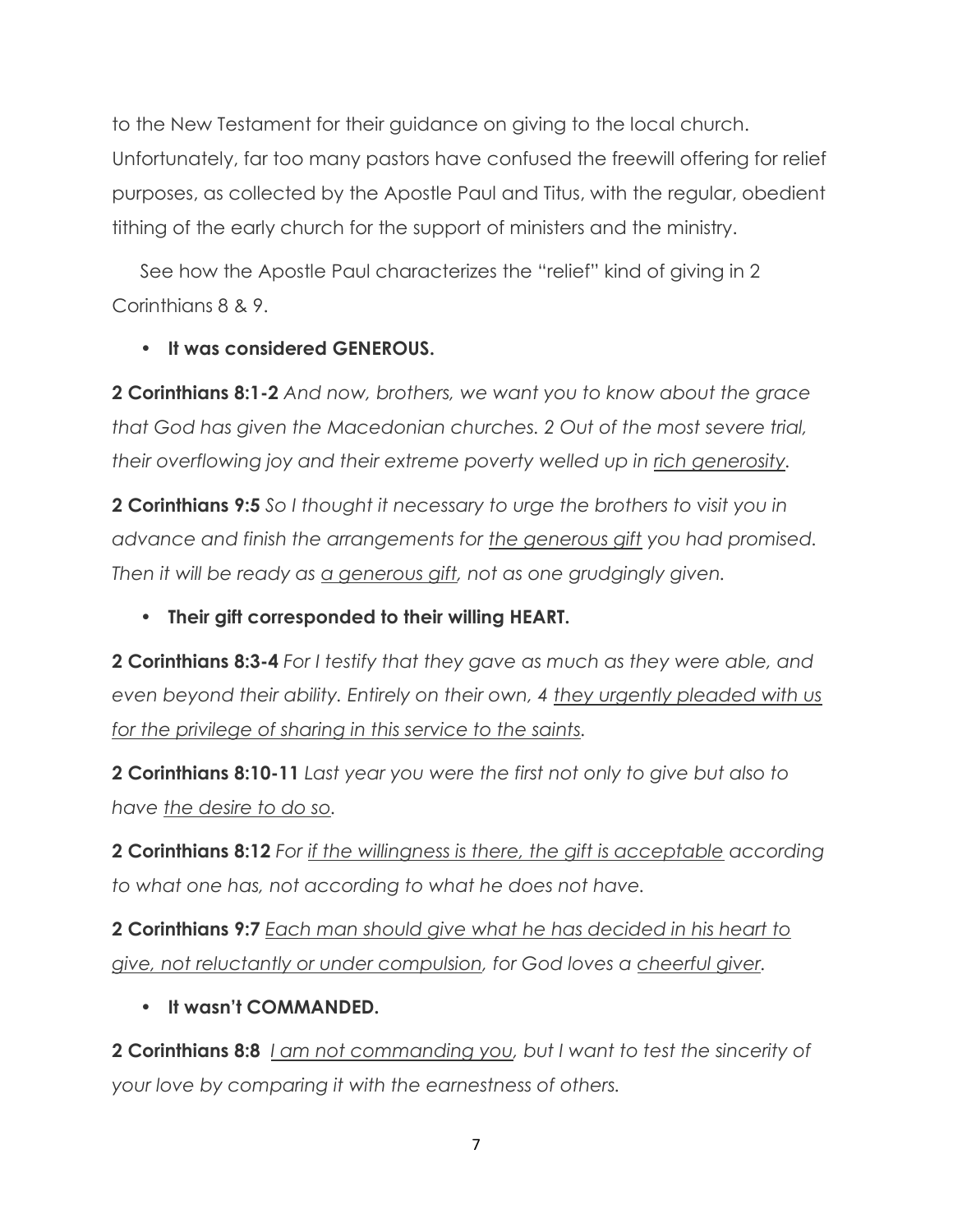• **The appeal for funds was based upon the idea that we have been shown grace by God in the person and work of Jesus Christ. The appeal for funds was not based on an expectation of obedience.**

**2 Corinthians 8:9** *For you know the grace of our Lord Jesus Christ, that though he was rich, yet for your sakes he became poor, so that you through his poverty might become rich.*

• **It was to be used for RELIEF – not SUPPORT of MINISTERS or the MINISTRY.**

**2 Corinthians 8:13-14** *Our desire is not that others might be relieved while you are hard pressed, but that there might be equality.*

**2 Corinthians 8:19-20** *What is more, he was chosen by the churches to accompany us as we carry the offering (to Jerusalem), which we administer in order to honor the Lord himself and to show our eagerness to help (those in need).*

Not one of the characteristics mentioned above (being generous; seeing if you have a "heart" for the making the gift; not commanded; used for building or relief, not the regular support of vocational ministers/priests) is true about the command to tithe in the Old or New Testament. Instead of using 2 Corinthians 8 & 9 for instructions on how and what amount to give to the local church, we should look at these passages only for help in understanding how and what to give to building projects, relief efforts, and parachurch ministries. God loves a cheerful giver, but He loves an OBEDIENT one as well.

#### **Chapter Two: The Sermon on the "Amount"**

Should the ministry of the local church be funded in the same way as the relief efforts of the early church and the building efforts in the Old Testament? Or should the local church be funded by the regular, proportionate, and obedient gifts of tithers?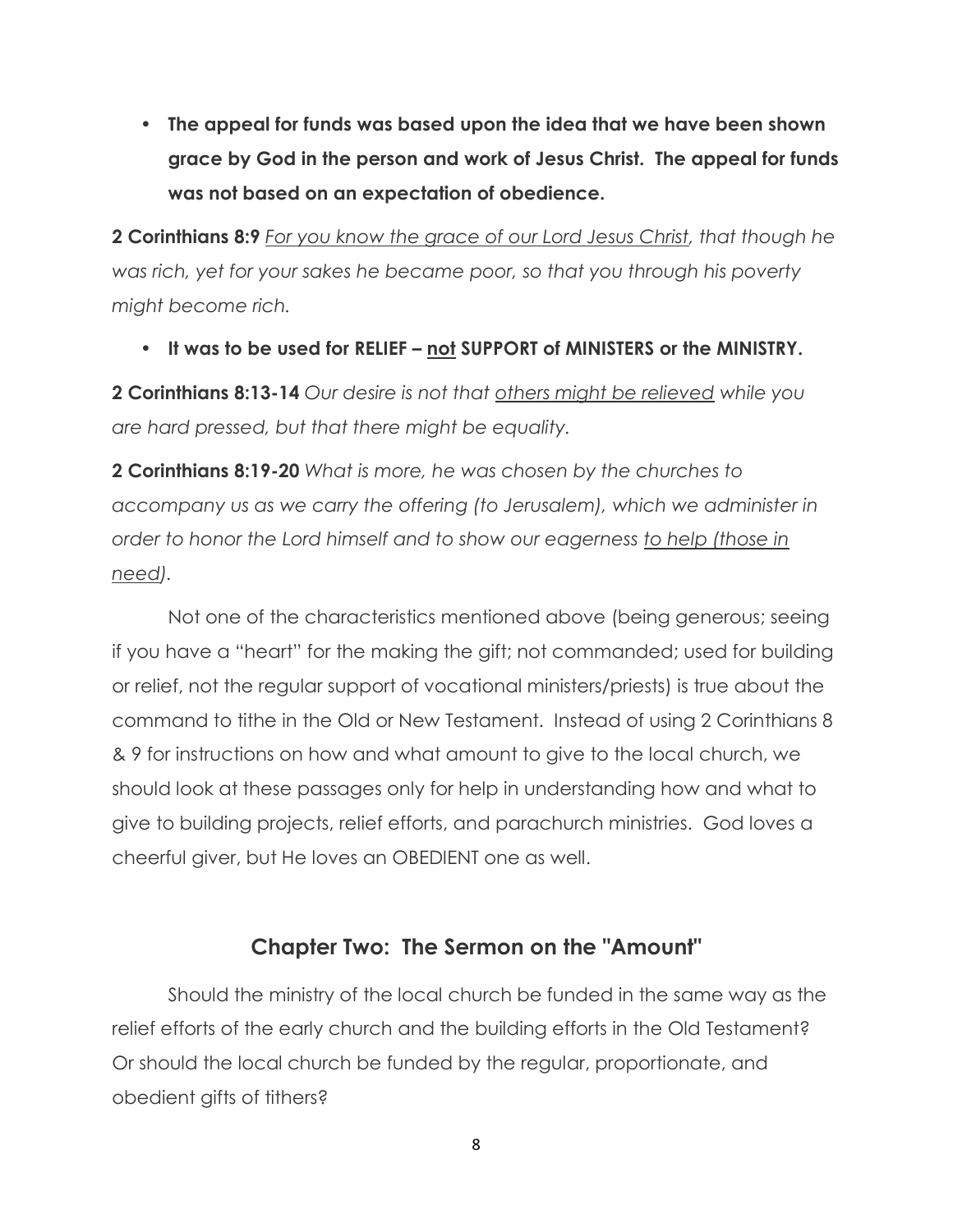To illustrate the confusion regarding the amount we should give to the local church, I've included what one pastor, whom I respect greatly, wrote:

The New Testament goes to meticulous lengths to avoid prescribing an amount believers should give. For example, in the gospel of Luke, at least three times Jesus commands a different amount.

- In Luke 18:22 Jesus is talking to a rich young ruler who has tons of money, and Jesus says to him, "Give away *all* of your money – every penny! And come and follow me."
- In Luke 11, Jesus is referring to how some people give, and He says, "You tithe" (which is giving 10 percent), and He says, "This is good" (Luke 11:42)
- Here in Luke 19:9 Zacchaeus gives away 50 percent, and Jesus says, "That is very good and proves you've been saved."

For type A people like me, such ambiguity drives us crazy. "Well, which is it, Jesus? Is it 100%, 10%, or 50%? I need a box to check off. What's the exact amount I have to give to get a gold star?"

The point is, there is no one answer. A spirit of generosity is simply not something you can produce by establishing a standard. (Taken from J.D. Greear, pages 129-130 of Gospel: Recovering the Power that Made Christianity Revolutionary)

Let me repeat: I really like this pastor. He is committed to the proclamation of the Gospel in the same way I am. But I couldn't disagree with him more on both his hermeneutics and his conclusion. First of all, no serious Bible student would confuse Jesus' conversation with the Rich Young Ruler with a discussion on local church giving. Context is everything! Jesus wanted to expose this self-righteous man's heart for what it really was – sinful and rebellious. Jesus wanted to show this man that he loved his "stuff" more than he loved God. And Jesus wanted to show his disciples that money is a powerful idol and in no way should be seen as proof that God's hand of blessing is on an individual.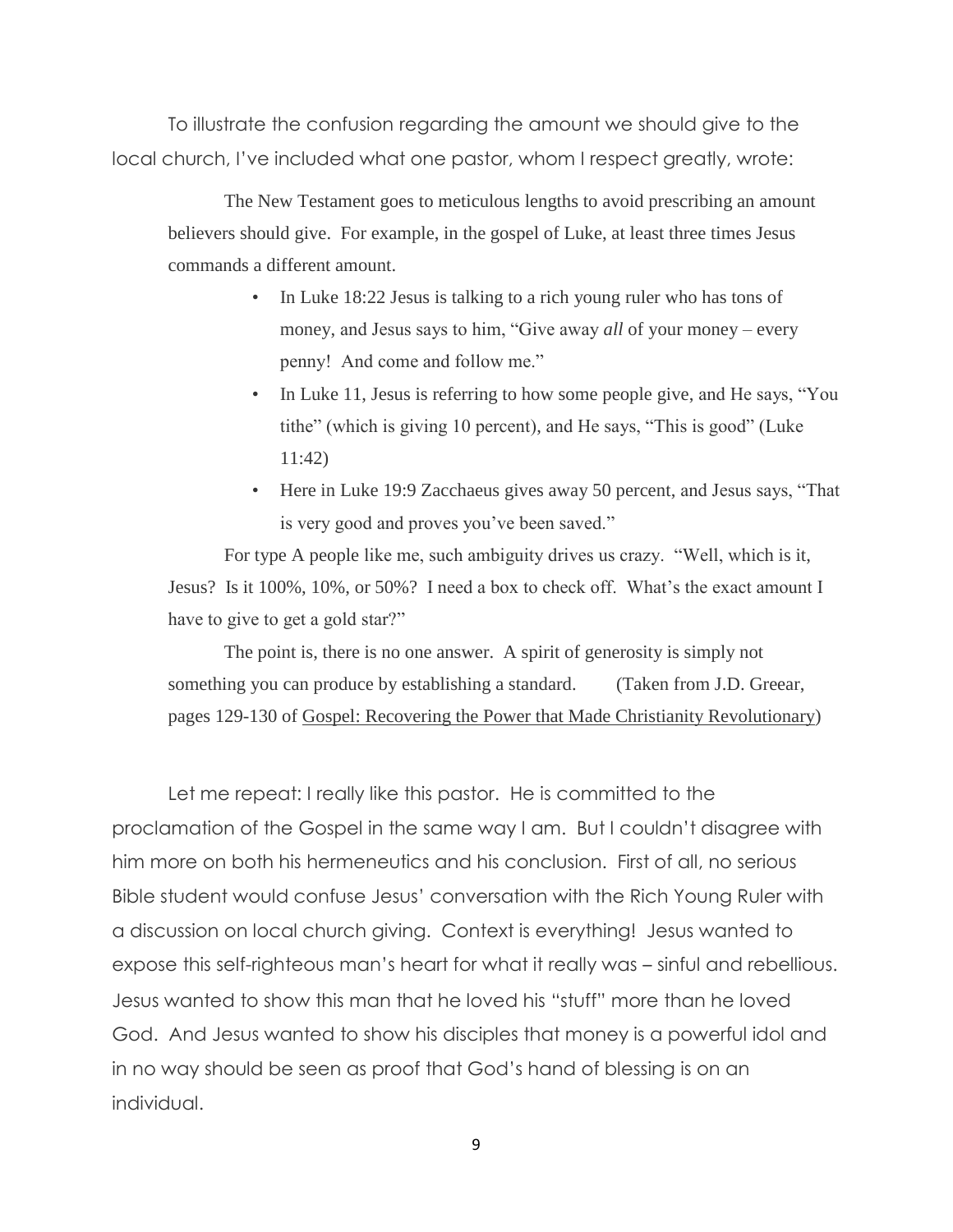Another example is Zacchaeus. Jesus is never recorded in this story as having required any kind of giving from Zacchaeus. He showed Zacchaeus kindness that he did not deserve. Zacchaeus was overwhelmed by the grace of God; he was convicted of his sin and voluntarily gave more than what the Law required in restitution. This has no application to the support of the ministry or ministers of the local church.

Finally, the Luke 11 passage (see Matthew 23 for a parallel passage), in which Jesus rebukes the Pharisees, clearly supports what the Law required in regards to tithing. The giving of this Pharisee was good in that it represented obedience, but it was bad in the sense that it took the place of justice and the love of God. So this is a clear, if not tacit, approval by Jesus for the tithe.

Below I've listed the reasons I believe tithing is the appropriate and normal way that the ministry of the local church should be supported.

**Reason #1:** The tithe is supported by Jesus.

Jesus commanded the tithe. In parallel passages from Matthew and Luke, Jesus rebukes the Pharisees for their neglect of the important characteristics of a "good heart."

**Matthew 23:23** *"Woe to you, teachers of the law and Pharisees, you hypocrites! You give a tenth of your spices — mint, dill and cummin. But you have neglected the more important matters of the law — justice, mercy and faithfulness. You should have practiced the latter, without neglecting the former.‖*

**Luke 11:42** *"Woe to you Pharisees, because you give God a tenth of your mint,*  rue and all other kinds of garden herbs, but you neglect justice and the love of *God. You should have practiced the latter without leaving the former undone.‖*

Many popular books on the subject make light of these passages. Even though Jesus clearly says that the Pharisees "should" have continued to tithe,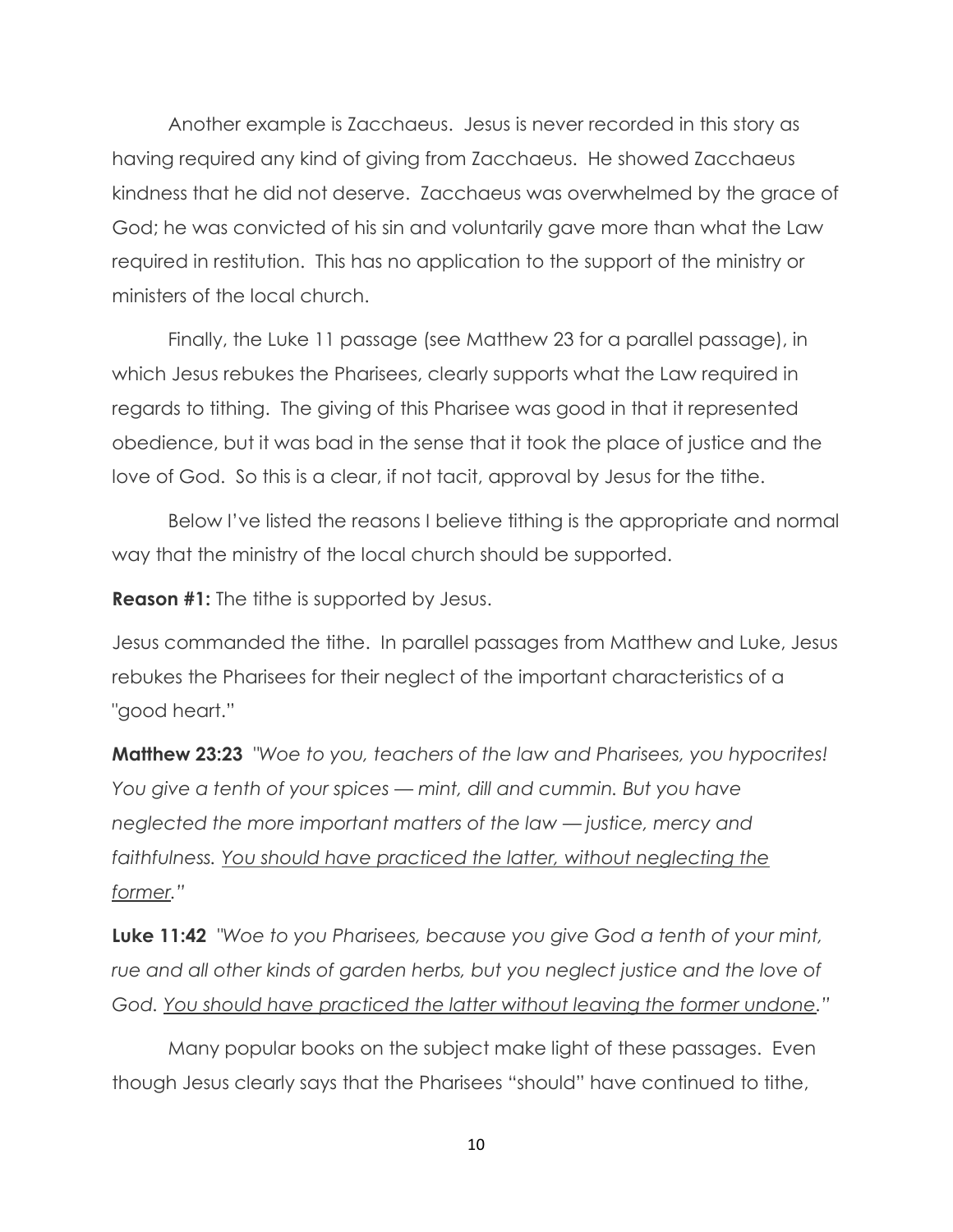the application to church giving is not made. Understandably, Jesus is talking to Jews still operating under the Law of Moses; I get that. But this shouldn't take anything away from the force of his command ("should") to tithe. If we try to explain away the pertinence of this passage as support for tithing by saying it belongs to an Old Covenant dispensation, then we are at the same time accusing Jesus of demanding that these men fulfill the Law of Moses in order to be made right in God's eyes. Remember, Jesus said that they should tithe as well as practice justice, love, mercy, and faithfulness. All these practices were please to the Lord. Nothing he said had an expiration date attached to it.

All that he commanded regarding tithing in Matthew and Luke was consistent with Kingdom living. Clearly, Jesus was establishing the rightful practice of tithing while exposing the Pharisees' evil hearts in regard to the important matters of justice, love of God, mercy and faithfulness. I think the burden of proof rests on anyone who claims that nowhere in the New Testament is tithing commanded. No one has to stretch the rules of hermeneutics in order to find positive support for the tithe in these two passages.

**Reason #2:** The Apostle Paul taught that the tithe was commanded.

In his discussion of why those in the church should support the pastors and ministries of their church, Paul appealed to what "the Lord commanded."

**1 Corinthians 9:7-14** *Who serves as a soldier at his own expense? Who plants a vineyard and does not eat of its grapes? Who tends a flock and does not drink of the milk? 8 Do I say this merely from a human point of view? Doesn't the Law say the same thing? 9 For it is written in the Law of Moses: "Do not muzzle an ox while it is treading out the grain." Is it about oxen that God is concerned? 10 Surely he says this for us, doesn't he? Yes, this was written for us, because when the plowman plows and the thresher threshes, they ought to do so in the hope of sharing in the harvest. 11 If we have sown spiritual seed among you, is it too much if we reap a material harvest from you? 12 If others have this right of*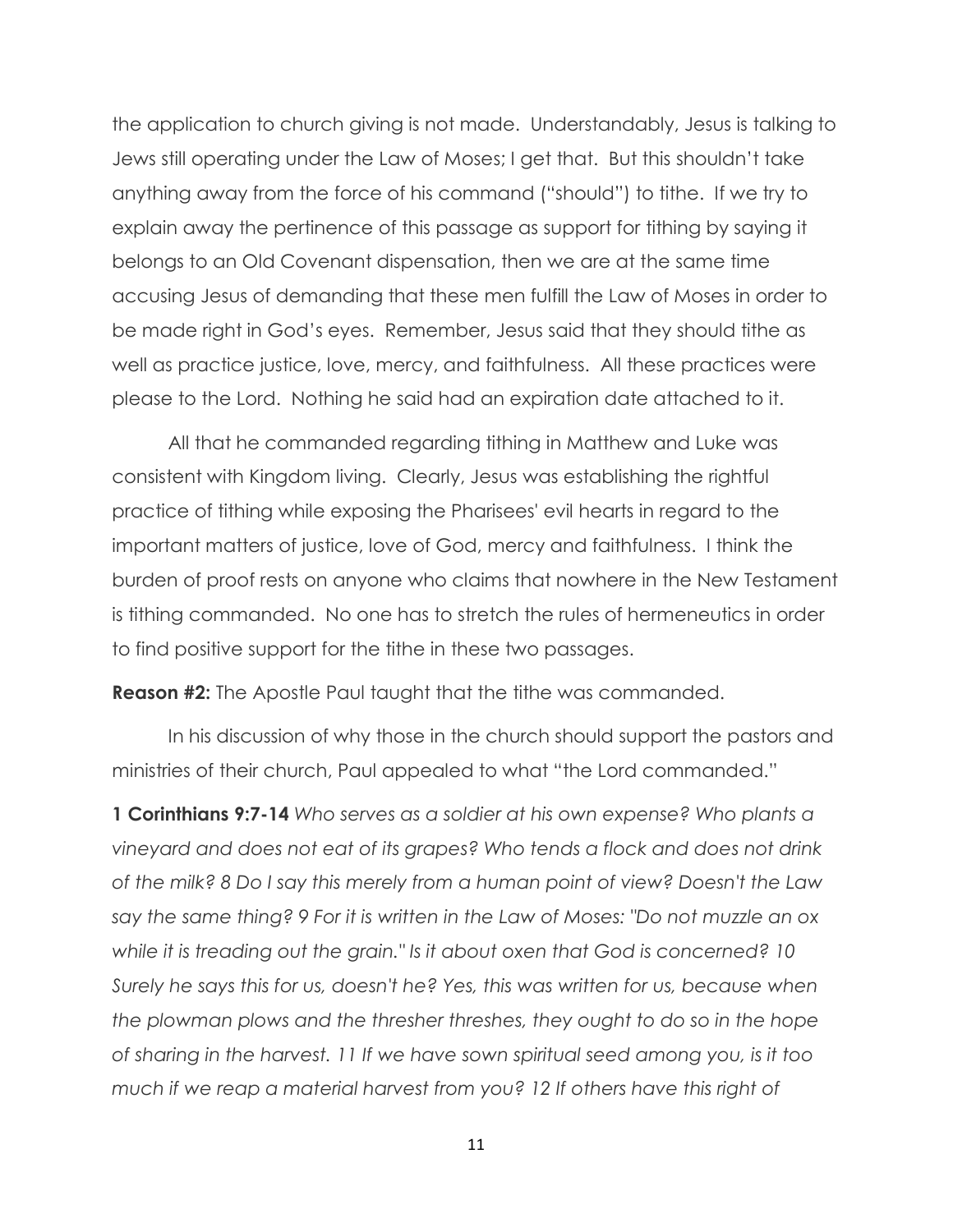*support from you, shouldn't we have it all the more? But we did not use this right. On the contrary, we put up with anything rather than hinder the gospel of Christ. 13 Don't you know that those who work in the temple get their food from the temple, and those who serve at the altar share in what is offered on the altar?* 14 In the same way, the Lord has commanded that those who preach the *gospel should receive their living from the gospel.* 

Verses 13 and 14 are essential in building an argument for the idea that Jesus Christ commanded the tithe. In verse 13 the Apostle Paul reminds his readers of what they were very aware of. Under Jewish Law, the priests were supported by the tithe from God's people. We know that in the Old Testament God designated one of the twelve tribes of Israel, the tribe of Levi, to be the tribe that would serve God as priests at the Tabernacle and, later, the Temple. So instead of giving them a portion of land, God determined that these vocational ministers should live off the tithes of the other eleven tribes.

In **Numbers 18:20-21** God said to Aaron, *"You will have no inheritance in their land, nor will you have any share among them; I am your share and your inheritance among the Israelites. 21 "I give to the Levites all the tithes in Israel as their inheritance in return for the work they do while serving at the Tent of Meeting.‖*

When we tithe today to support the ministry of the local church, we honor that principle. Look at verse 14: "In the same way, the Lord has commanded *that those who preach the gospel should receive their living from the gospel*." The phrase "in the same way" directly ties what was practiced by Israel (tithing to support its vocational ministers) with what SHOULD be practiced by the local church.

But beyond that, the Apostle Paul connects this practice with the "command" of Christ. Again, look at verse 14: *―In the same way, the Lord has commanded…"* This begs the question, if Jesus didn't command the tithe, what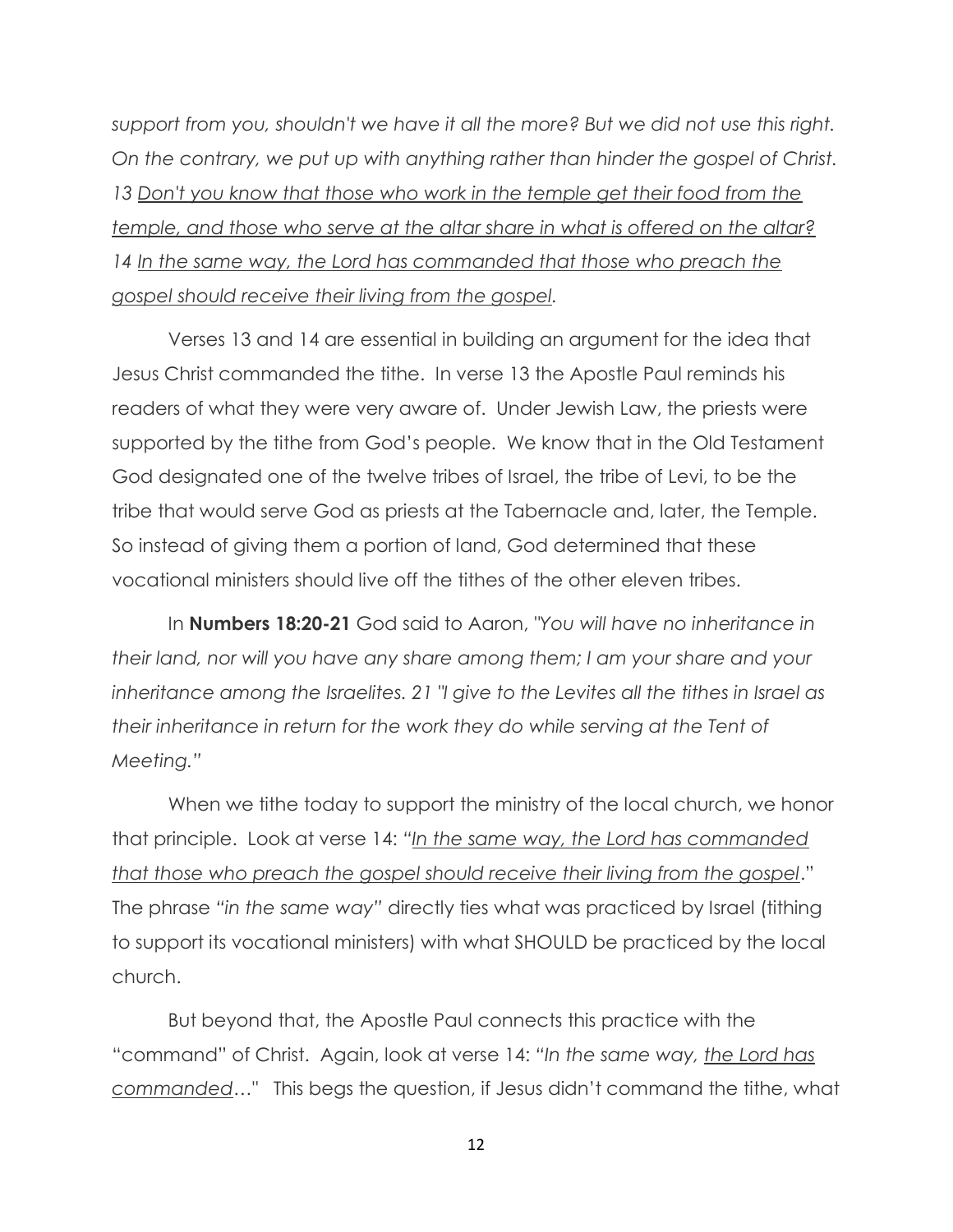did He command? Someone might want to wiggle out of this connection by insisting that the reference to "the Lord" is a reference to God in the Old Testament. But I don't think there is any question that it is Jesus that Paul is referring to. His normal way to refer to Christ is to use the term "The Lord." (See, in the same context: 1 Corinthians 9:1-2).

Someone else might insist that what is being commanded here is not 10% giving or tithing, but simply the practice of support (any amount) for the ministers of the local church. This is the view of John MacArthur. In his commentary on 1 Corinthians he states that "Paul had the right to ask for support because the *Lord had ordained the principle… Both God's Law and God's Son teach that His prophets, teachers, and ministers are to be paid for their work in the Lord.‖*

I'll grant that that is a possibility. But is that the most natural reading of this passage? What did the original readers understand when they read these words from the pen of the Apostle? Piper says, "The least Paul is saying is that *those who spend their lives in the service of the Word of God should be supported by the rest of the Christians. But since he draws attention to the way it was done in the Old Testament as the model, it seems likely that tithing would have been the early Christian guideline, if not mandate.‖* (see: [http://www.desiringgod.org/messages/toward-the-tithe-and-beyond\)](http://www.desiringgod.org/messages/toward-the-tithe-and-beyond)

**Reason #3:** Under Grace or the New Covenant, more is required than when people were under the Law.

Timothy Keller and others do not try to connect tithing to 1 Corinthians 9 but instead insist that if the Law requires 10% support for vocational ministers, then, under grace, we "New Covenant" believers should do that and more. Support for this comes from the Sermon on the Mount. Let's look at some examples of Jesus "raising the bar" for his listeners.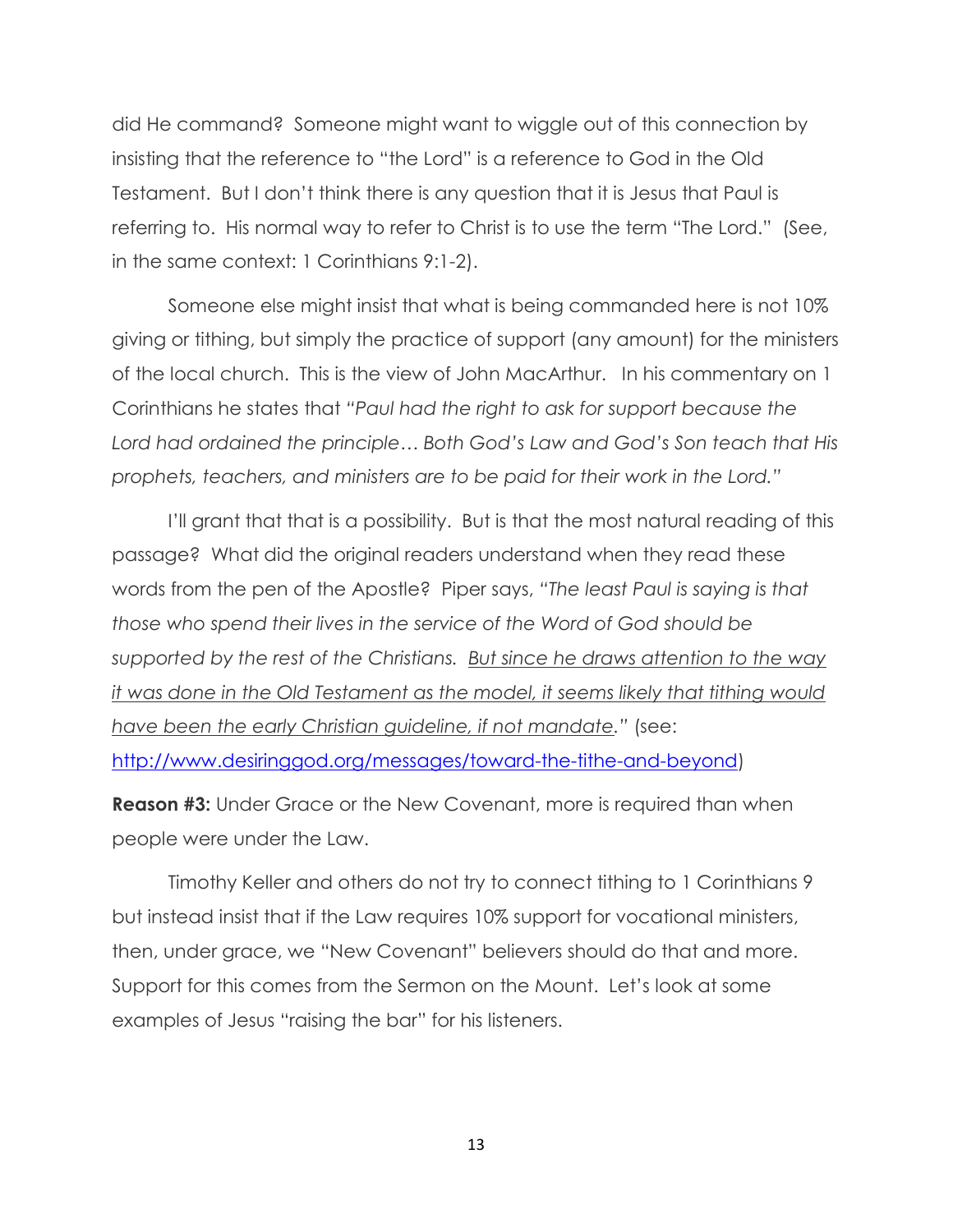**Matthew 5:21-22** *"You have heard that it was said to the people long ago, 'Do*  not murder, and anyone who murders will be subject to judgment.' 22 But I tell *you that anyone who is angry with his brother will be subject to judgment.‖*

**Matthew 5:27-29** *"You have heard that it was said, 'Do not commit adultery.' 28 But I tell you that anyone who looks at a woman lustfully has already committed adultery with her in his heart.‖*

**Matthew 5:31-32** *"It has been said, 'Anyone who divorces his wife must give her a certificate of divorce.' 32 But I tell you that anyone who divorces his wife, except for marital unfaithfulness, causes her to become an adulteress, and anyone who marries the divorced woman commits adultery.‖*

**Matthew 5:33-34** *"Again, you have heard that it was said to the people long ago, 'Do not break your oath, but keep the oaths you have made to the Lord.' 34 But I tell you, Do not swear at all: either by heaven, for it is God's throne…‖*

The words of Jesus "*but I tell you‖* attached to each of these Old Testament Laws announced that there is a new standard of obedience. Most New Testament scholars would agree that this new standard has to do with the condition of one's heart, not more to do. In other words, the new standard is DEEPER, not necessarily HIGHER. So, the "raising of the bar" has more to do with motivation than the amount given, but it doesn't make sense that the amount given would go down if we have a better understanding of Jesus, the Kingdom, and the gospel than those who lived before Jesus came into the world.

I have no problem with that. This view doesn't support tithing as a command to us, but it does show that we are headed in the wrong direction if we think that LESS THAN 10% is required under the New Covenant.

#### **Chapter Three: Obedience is a Process, Not an Event**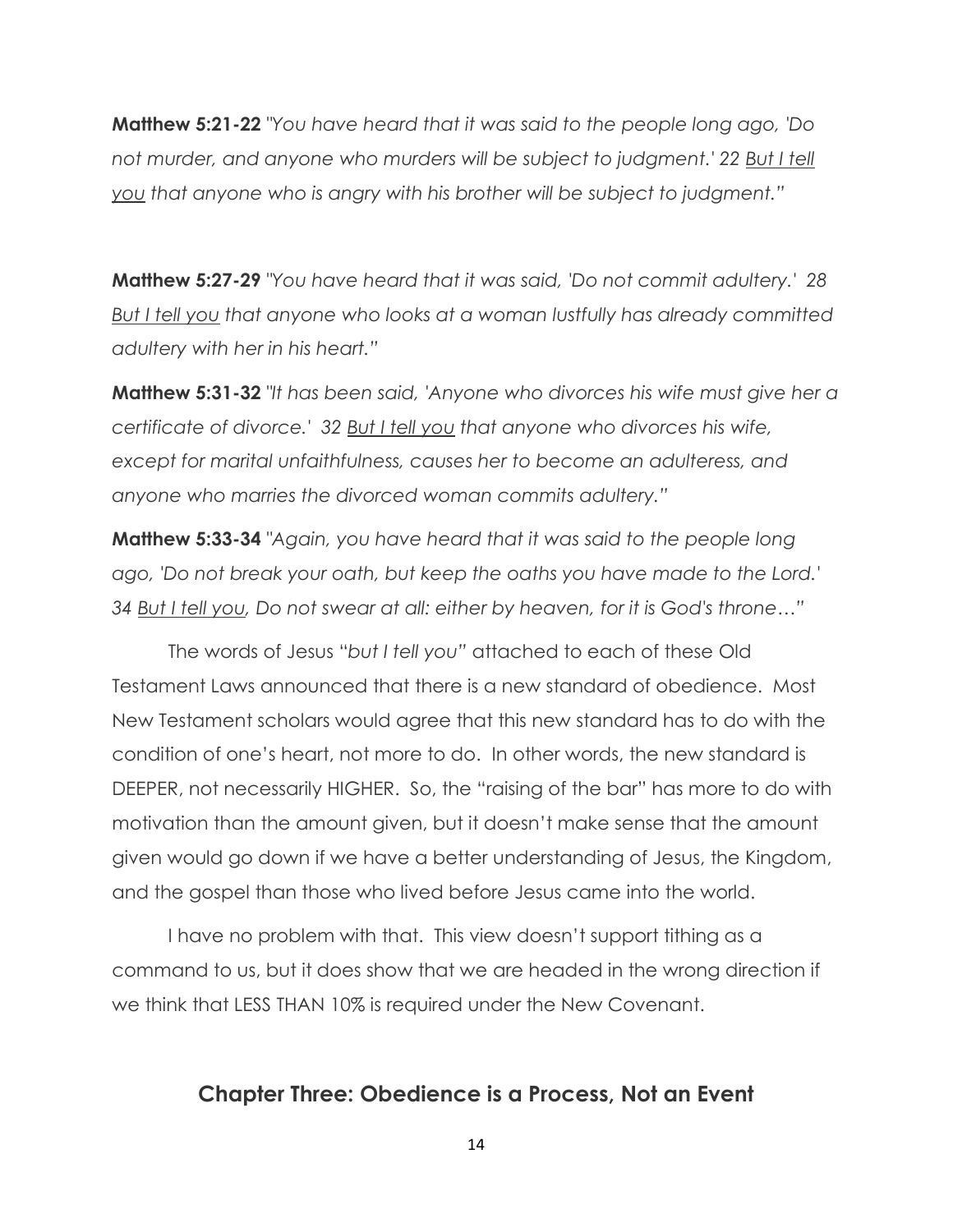Someone might say, "If tithing is commanded, then anyone who doesn't do it should be rebuked." I like John Piper's words here. He said, *―I have called this message ‗Toward the Tithe and Beyond' because I know that many of you are not there yet and may be moving toward the practice of giving 10% of your gross income to the work of Christ.‖* The reality we all face as pastors is that the average person in our flock has a long way to go before they can extricate themselves from a lifestyle funded by debt. Even if they wanted to start giving 10% immediately, it would be next to impossible unless they got a second job.

So is it a "sin" if someone doesn't tithe? That is a very difficult question to answer, but I will try. Sin is rebellion. The person that is a growing giver is no longer in rebellion to God's claim on their life and the resources entrusted to them. In other words, even if a growing giver had not reached the 10% threshold, they are obviously no longer resisting God's command to give. Grace doesn't eliminate the command to give; instead, grace gives us the power to obey the command. All believers are to grow in the grace of Jesus Christ (2 Peter 3:18). No one has finished growing, so we are all in a growth process of some sort. It just might be that giving is where most need to be taking a "next step."

Jesus told his disciples to go into the entire world, making disciples of all nations, baptizing them and teaching them to obey all that he commanded. Jesus also said, *"If you love me, you will keep my commands."* (John 14:15) So Jesus expects us to keep his commands; but, at the same time, he allows his disciples time to "get it." He put up with less than perfect obedience and faith from his own disciples. He was disappointed in them because of their inability to deal with demons (Matthew 17:19-20). He rebuked Peter in Matthew 16 for trying to dissuade him from going to Jerusalem, saying, "Get behind me, Satan!" At his death, all but John abandoned Jesus. They were terrified that they could meet the same fate as their Master. But after the Resurrection of Jesus, all was forgiven and they were called upon to lead the church. When it comes to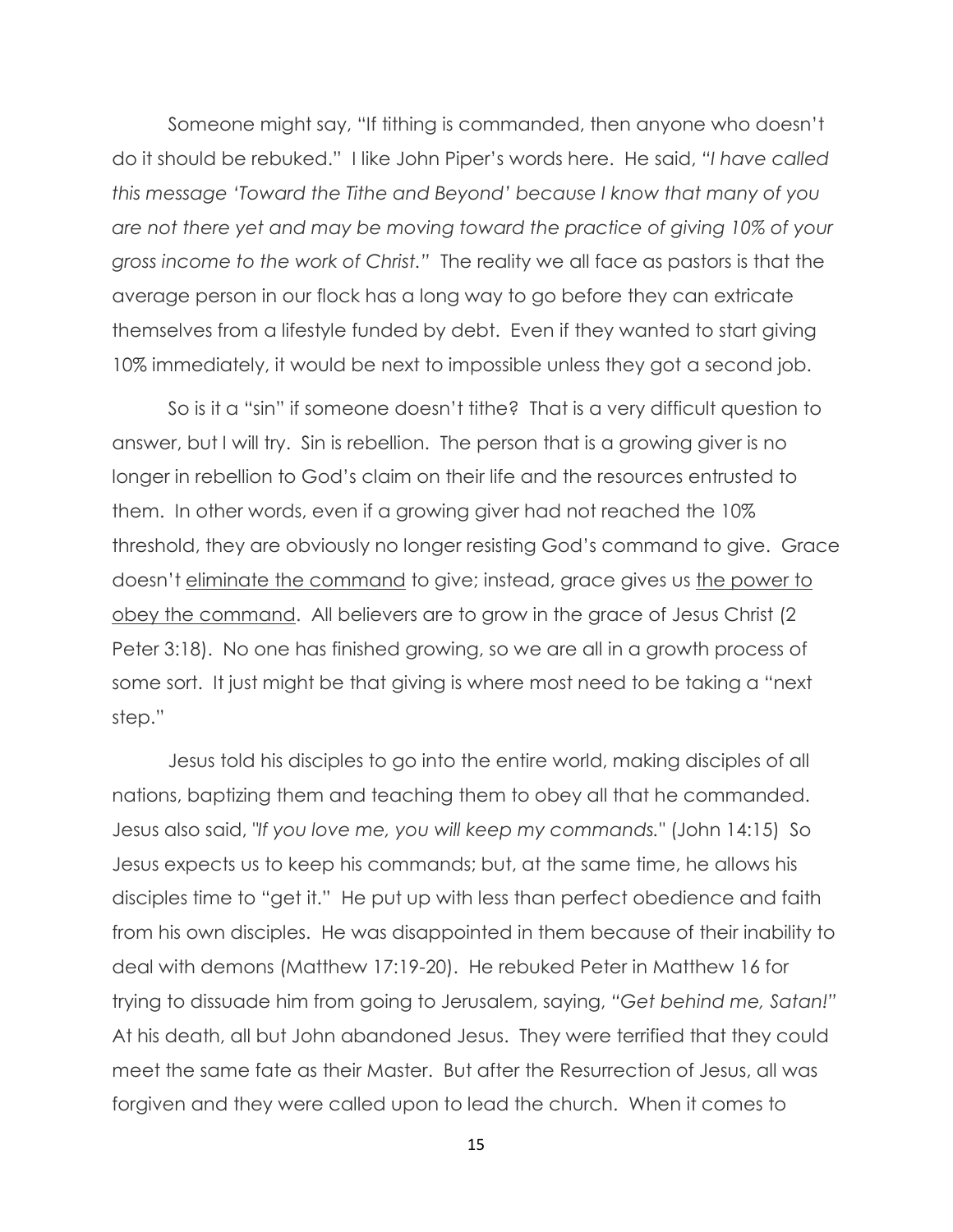following Christ, we all take baby steps before we run. I really don't think that there is any argument here.

Every believer is responsible to grow in their giving to become a faithful 10% giver. Just because we can't or are unwilling to do that immediately doesn't disqualify us from growing, step by step, in the process of developing this discipline. Once we have developed the tithing discipline, we can then move on to become generous givers. This discipline unlocks and redirects the heart to move us from "I have to give" to "I want to give more."

#### **Section Two: Gospel**

#### **Chapter Four: Grace is Opposed to Earning, Not Obedience**

*―So the commandments of God in the Bible are a means of liberation, because through them God calls us to be what he built us to be… If you disobey the commands, not only do you grieve and dishonor God, you are actually acting against your own nature as God designed you.‖*

- Timothy Keller (Every Good Endeavor)

A very important understanding of the Gospel is the idea that, as a believer, there is nothing I can do to cause God to love me more, and nothing I can do to cause Him to love me less. Because of this truth, some have concluded wrongly that it doesn't matter if we obey God when it comes to giving. But it does matter. The Gospel speaks to our motivation for obedience; it doesn't cancel the need for obedience.

I think there is a general misunderstanding in many Evangelical churches regarding this matter of obedience. Preaching obedience is not the same thing as preaching the Law. Let me try to explain.

The Law was/is good. It is a gift to us to show us God's character and what a life of thriving looks like. Under the Old Covenant it was a means to receive blessings, and that is where the confusion lies. Jesus made it very clear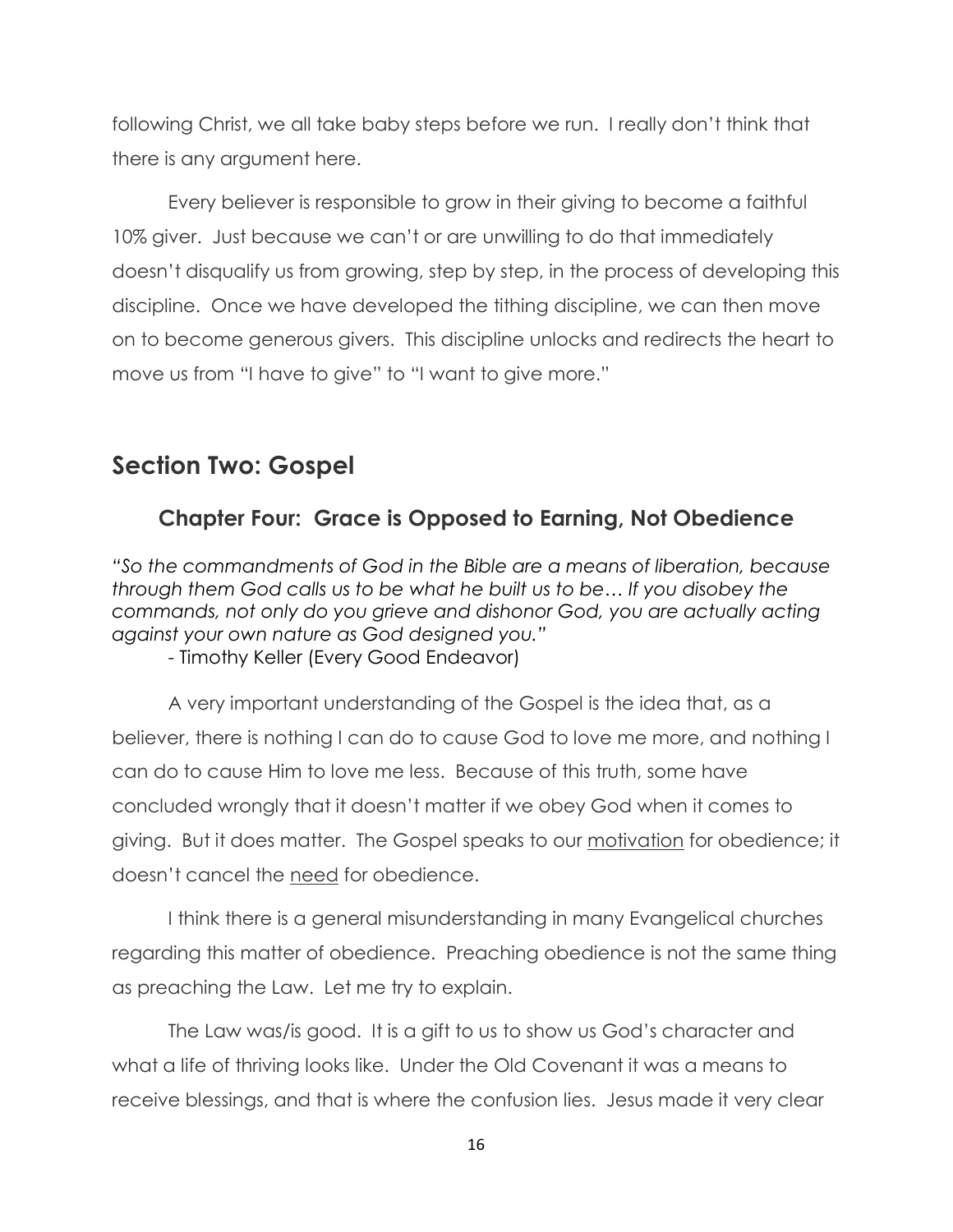that no one can be saved by observing the Law, and he never supported the idea that God would bless you materially if you obeyed the law. The same thing can be said about the Apostle Paul. So when Jesus commanded his disciples (us) to obey Him, he was not referring to the blessings and curses of the Old Covenant. He was simply outlining what life looks like when He is the King of our life. Obedience to His commands is the expected way for us to honor Him as King. If there is no desire for, or fruit of, obedience, then it is appropriate for that person to question their own relationship with Christ: is it real or not?

Obviously, when Zacchaeus encountered the grace of God in the person of Christ, his relationship with money changed immediately. In Luke 19, Jesus, while still with Zacchaeus and His disciples, tells the parable of the minas. In this story he illustrates the importance of becoming a good manager of all that God entrusts to us. Note, if you will, the importance of the timing. There is no instruction on stewardship until Zacchaeus' heart is changed by God's kindness. But now that his heart is changed, there is an expectation taught by Jesus regarding his next step as a disciple. Jesus tells this parable to explain that as His disciple, he is now a manager of the money God gives to him, not an owner. He is expected by Jesus to be faithful in investing entrusted resources in harmony with God's purposes.

The gravitational pull of "religion" (as Keller explains religion: *―I obey God in order to get things from God.‖)* is to connect obedience to earning something from God. This is the outcome when pastors connect giving with material blessing, In order to understand the back story on why so many do this, I think it is important to review the differences between the Old Covenant and the New. Any misunderstanding of how the two covenants were to be understood and applied sets the stage for "religious" teaching regarding giving. Let me see if I can briefly explain these covenants. (See a more detailed explanation in Appendix A at the end of this ebook.)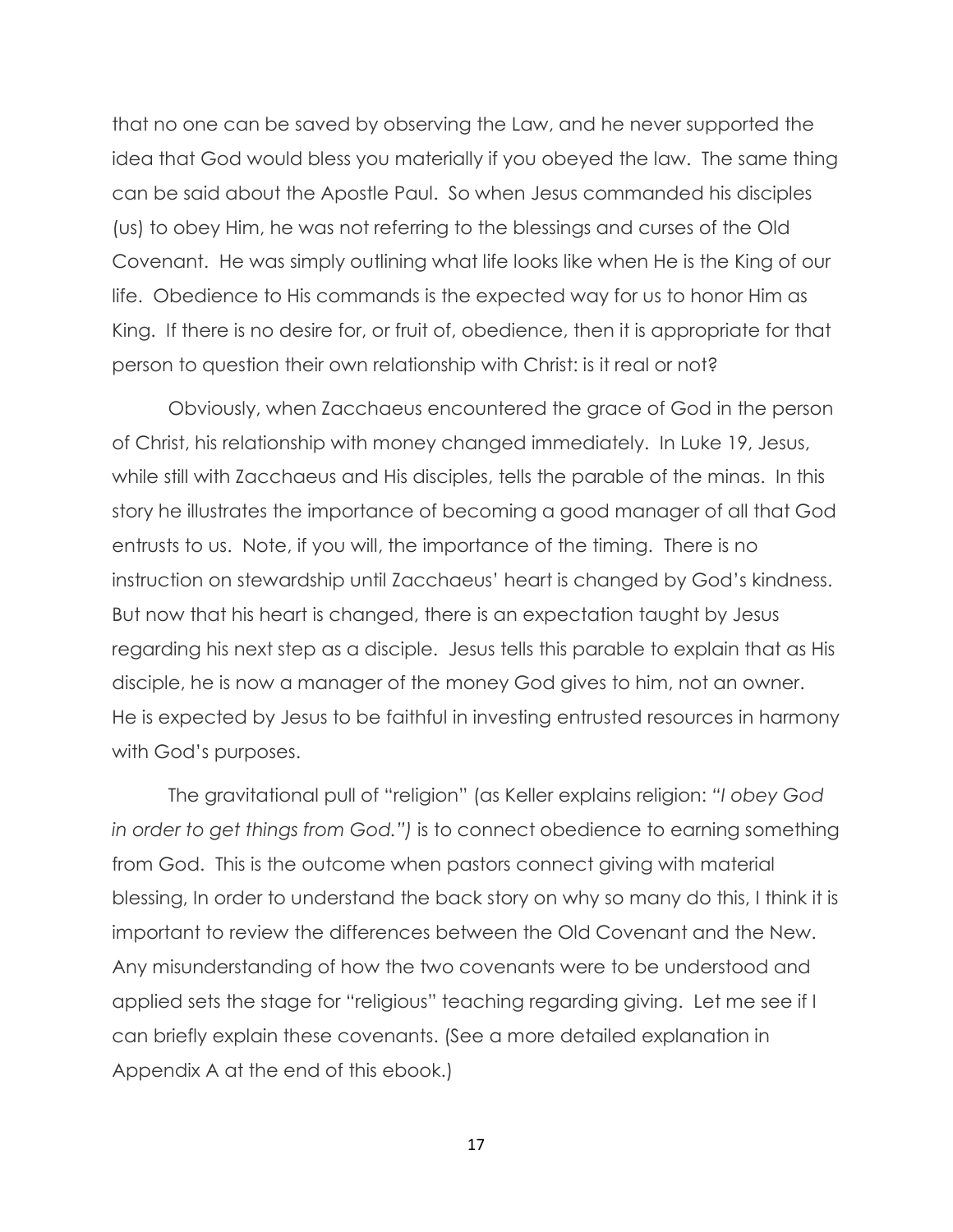**Old Covenant Observation #1:** The Mosaic Covenant was a promise given to Moses for the people of Israel. It was for a limited amount of time (until the New Covenant was employed – see Hebrews 8:13), for a limited group of people (the Jews), and for a specific purpose (to draw all nations to the worship of Jehovah).

**Deuteronomy 28:9-10** *The Lord will establish you as his holy people, as he promised you on oath, if you keep the commands of the Lord your God and*  walk in his ways. 10 Then all the peoples on earth will see that you are called by *the name of the Lord , and they will fear you.*

**Isaiah 42:6** *"I, the Lord, have called you in righteousness; I will take hold of your hand. I will keep you and will make you to be a covenant for the people and a light for the Gentiles…‖*

**Old Covenant Observation #2:** The Mosaic Covenant employed the promise of both "blessings" and "curses."

• If the nation of Israel worshipped God exclusively, He would bless them with prosperity, peace, and land. This exclusive worship of Jehovah had some corollary requirements. Two I will mention here: they were to trust God exclusively for their protection and therefore were forbidden from making treaties with other nations; and they were not to inter-marry and take as wives of those who worshipped other gods.

**Deuteronomy 29:9** *Carefully follow the terms of this covenant, so that you may prosper in everything you do.*

• If they failed to worship Jehovah exclusively and hold to the other commands of the covenant, they would become poor, be enslaved, and lose their land.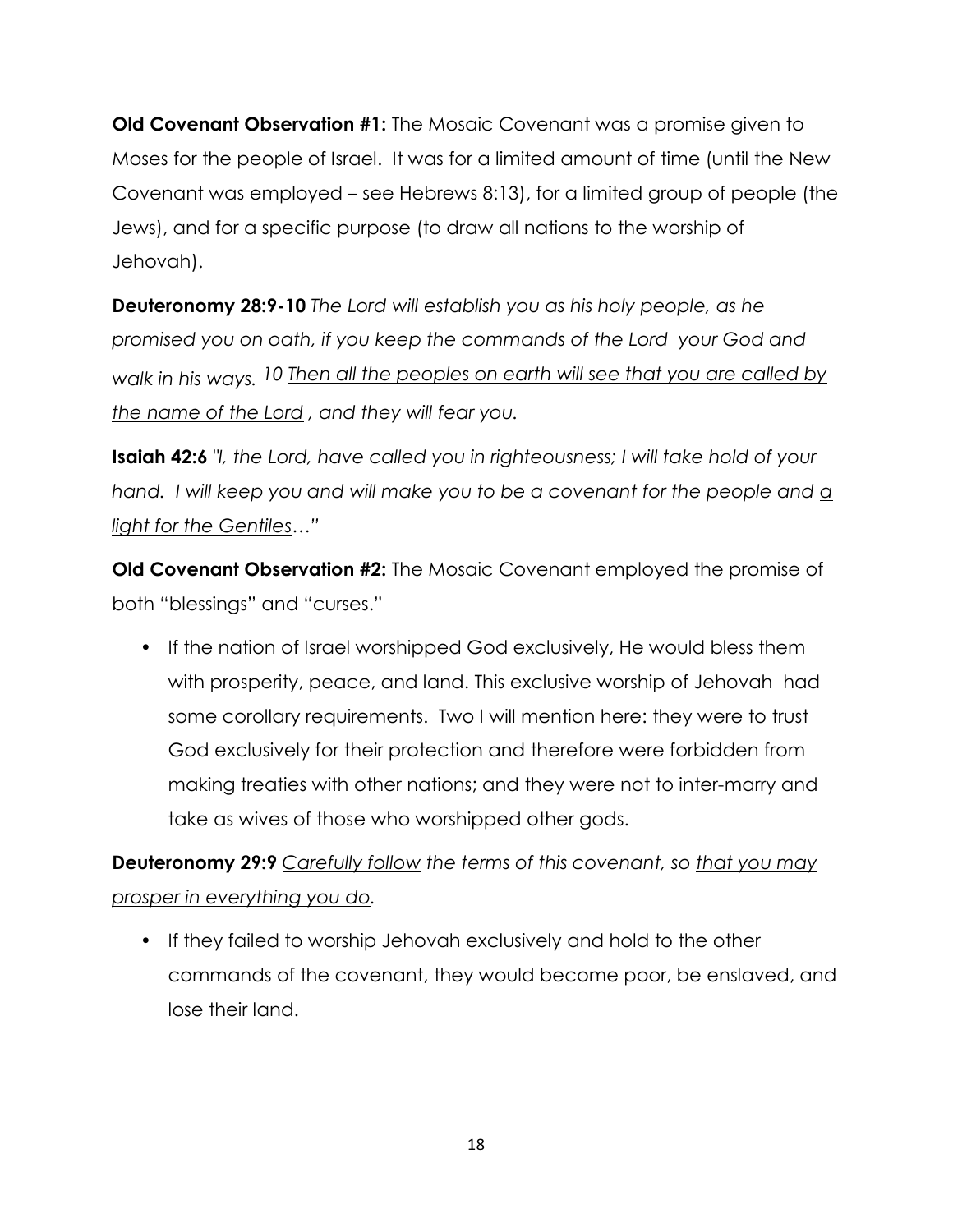**Deuteronomy 28:15** *However, if you do not obey the Lord your God and do not carefully follow all his commands and decrees I am giving you today, all these curses will come upon you and overtake you.*

**Old Covenant Observation #3:** The practical implications of the Old/Mosaic Covenant was that the Jews expected blessings when they lived righteously.

**Psalm 128:1-2** *Blessed are all who fear the Lord, who walk in his ways. 2 You will eat the fruit of your labor; blessings and prosperity will be yours.* 

**Proverbs 13:21** *Misfortune pursues the sinner, but prosperity is the reward of the righteous.*

This is where the "prosperity gospel" goes terribly wrong. The prosperity expected by faithful Jews was experienced in the context of God's promises of blessings found in the Mosaic/Old Covenant. That particular Covenant has expired, and therefore, our expectation of material blessing needs to go away as well.

J.D. Greear said: *―The so-called ‗prosperity gospel' teaches that it is never God's will for His people to be poor or sick or troubled in any way. Proponents of such beliefs call on people to see the evidence of God's blessing as material and physical well-being. Let me be blunt: The prosperity gospel is a lie. God does love to give gifts to His children, and He delights in our successes. But the greatest prosperity is not driving a new car; it is knowing Him and having a life that brings glory to him. Preaching a message that says if you come to Jesus, He will make you rich is not only wrong, it leads people to idolatry rather than faith. It leads people to use Jesus, not to love Him.‖* (Gospel, p. 183) I couldn't agree more.

**Old Covenant Observation #4:** By the time Jesus came on the scene, most Jews believed that their eternal destiny (as well as material prosperity) was determined by their own righteousness. They confused and mixed the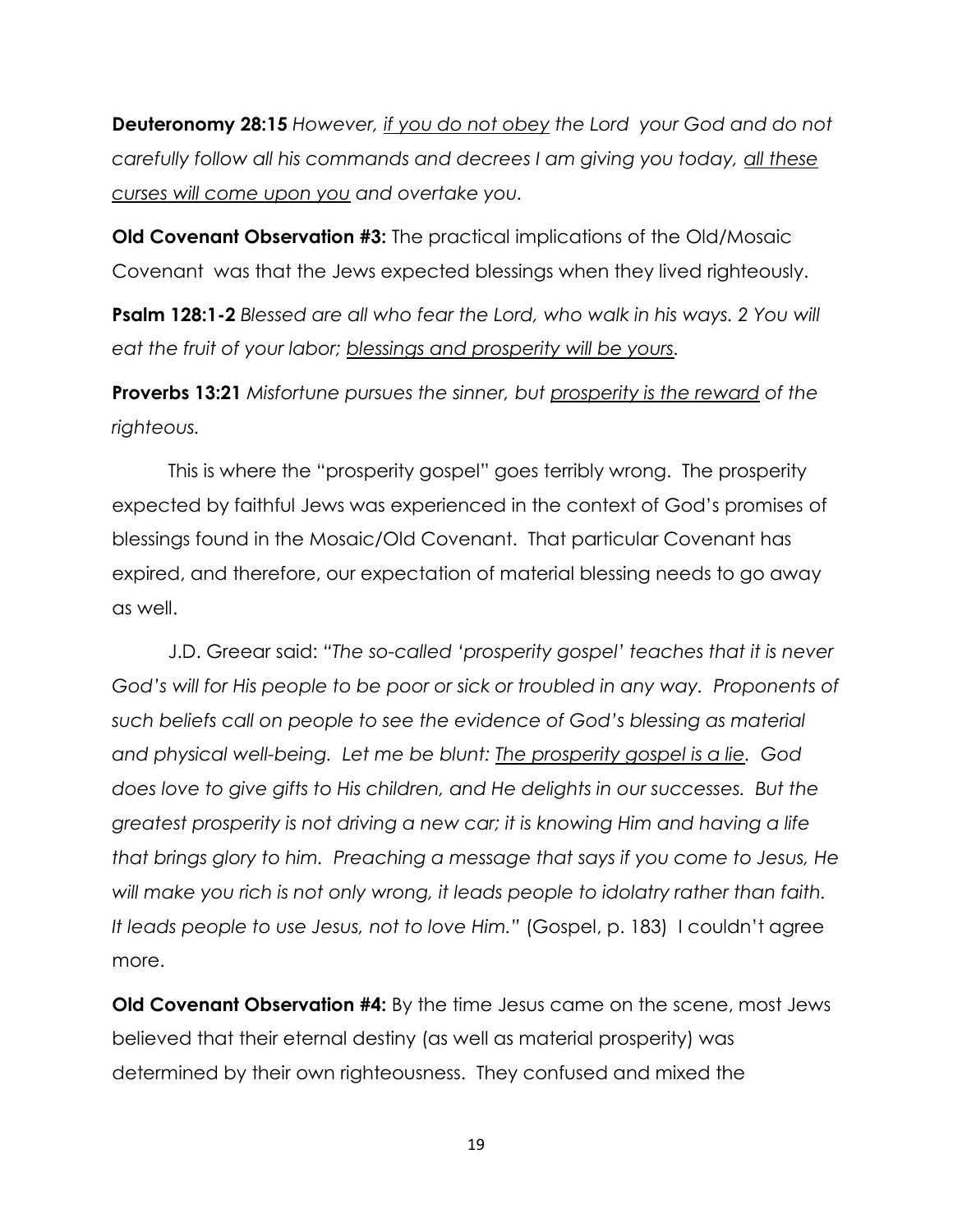Abrahamic Covenant (salvation is by grace through faith) and the Mosaic Covenant (material blessing is earned through obedience).

**Mark 10:24-26** *The disciples were amazed at his words. But Jesus said again, "Children, how hard it is to enter the kingdom of God! <sup>25</sup> It is easier for a camel to go through the eye of a needle than for a rich man to enter the kingdom of God." 26 The disciples were even more amazed, and said to each other, "Who then can be saved?"*

The disciples were amazed, because they thought that material wealth was a sign of God's blessing. They thought that because of the Old Covenant promises, only the righteous were blessed by God. This confusion continues today. The Apostle Paul went to great lengths to make sure his readers knew the difference between what was experienced by Abraham because of faith and what was experienced by Moses because of obedience.

**Romans 4:1-5** *What then shall we say that Abraham, our forefather, discovered in this matter? 2 If, in fact, Abraham was justified by works, he had something to boast about — but not before God. 3 What does the Scripture say? "Abraham believed God, and it was credited to him as righteousness." 4 Now when a man works, his wages are not credited to him as a gift, but as an obligation. 5 However, to the man who does not work but trusts God who justifies the wicked, his faith is credited as righteousness.*

Unfortunately, the Apostle Paul had to continuously draw a distinction to salvation by grace through faith (what Abraham experienced) and the Old Covenant promise of blessing for the righteous. The Mosaic Covenant had nothing to do with anyone's salvation; it had everything to do with motivating obedience by people who had already placed their faith in God. This confusion is expressed again by the Apostle later in his letter to the church in Rome.

**Romans 10:1-4** *Brothers, my heart's desire and prayer to God for the Israelites is that they may be saved. 2 For I can testify about them that they are zealous for*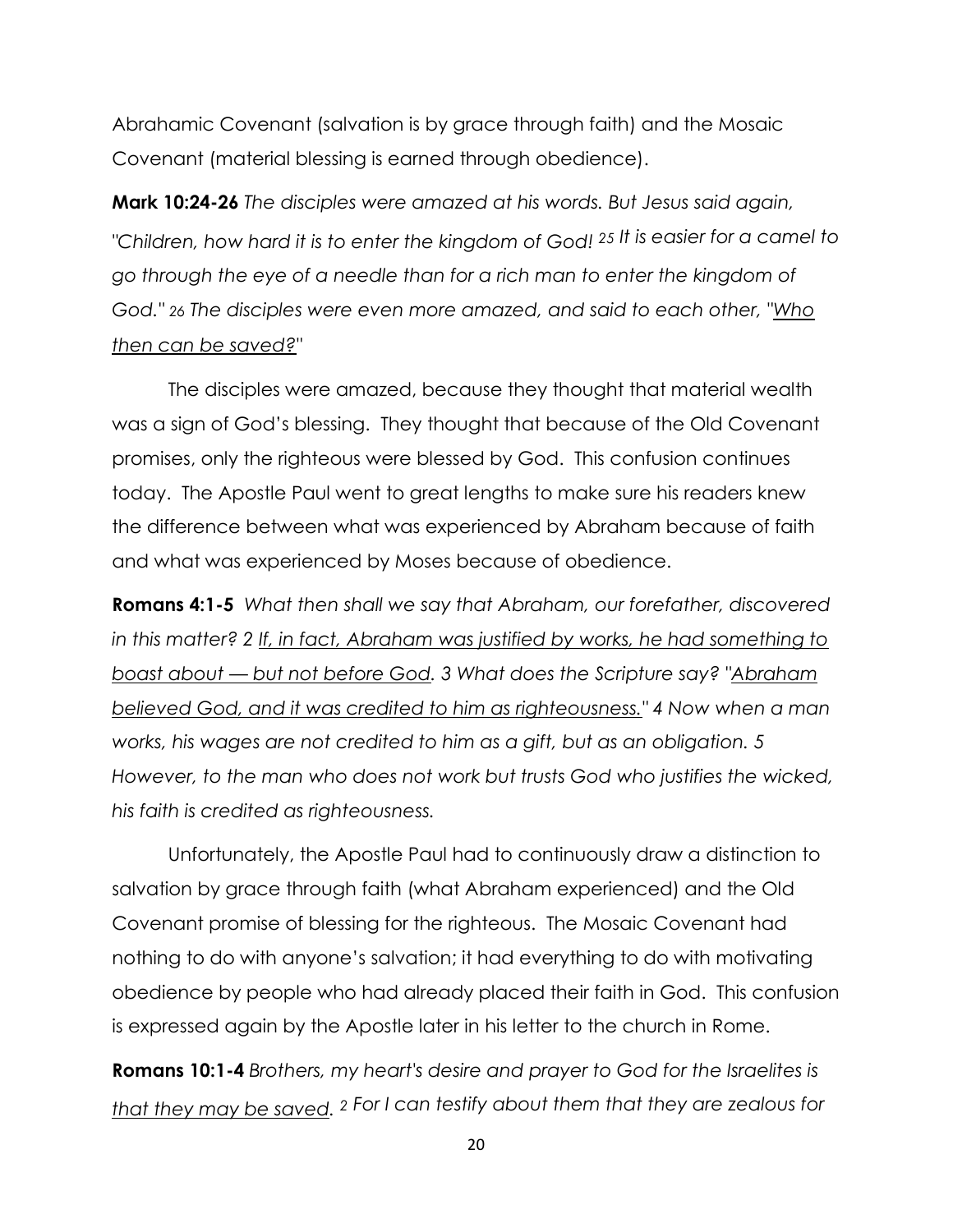*God, but their zeal is not based on knowledge. 3 Since they did not know the righteousness that comes from God and sought to establish their own, they did not submit to God's righteousness. 4 Christ is the end of the law so that there may be righteousness for everyone who believes.*

#### **Contrast this with the New Covenant:**

As believers today we live under the New Covenant, and therefore, we are not promised the blessings or curses associated with the Law. This means that it is thoroughly inappropriate, for a communicator of biblical truth to appeal to Malachi 3 in talking about our role as givers today. Israel was free to test God with their giving – we aren't. Under the Old Covenant, tithing led to an outpouring of material blessing on Israel – we aren't promised this. When God, through Malachi, tells his people that he will fill their storehouse to overflowing if they would obey Him. Clearly, Malachi 3 is a passage directed at Israel and connected to their success or failure to obey the terms of the Mosaic Covenant.

We serve God under a New Covenant. In **Jeremiah 31:31-32** (also Hebrews 8:8ff.) we read, *"The time is coming," declares the Lord, "when I will make a new covenant with the house of Israel and with the house of Judah.*  $32_1$ *will not be like the covenant I made with their forefathers ...‖* If we fail to make this distinction between the two covenants, we are going to put a "gospel cancelling" burden on our people.

An example of this confusion is seen in the over-used "Tithing Challenge." The originator of this "challenge" is unknown to me, but Pastor Craig Groeschel has made it popular.At the Life Church website [\(https://www.life.church/giving/challenge/\)](https://www.life.church/giving/challenge/) anyone can see this challenge:

Take the Three-Month Tithe Challenge.

[The Bible asks us to give](http://bible.com/111/pro.3.9-10.niv) our first and our best back to God, and He will bless the rest. We return to the Lord 10% of what He's given us because it belongs to Him.

If you're not tithing already, a great way to start is with the Three-Month Tithe Challenge. Essentially, it's a contract based on the promises of God in [Malachi 3:10-11.](https://www.bible.com/bible/niv/mal.3.10.niv) If you tithe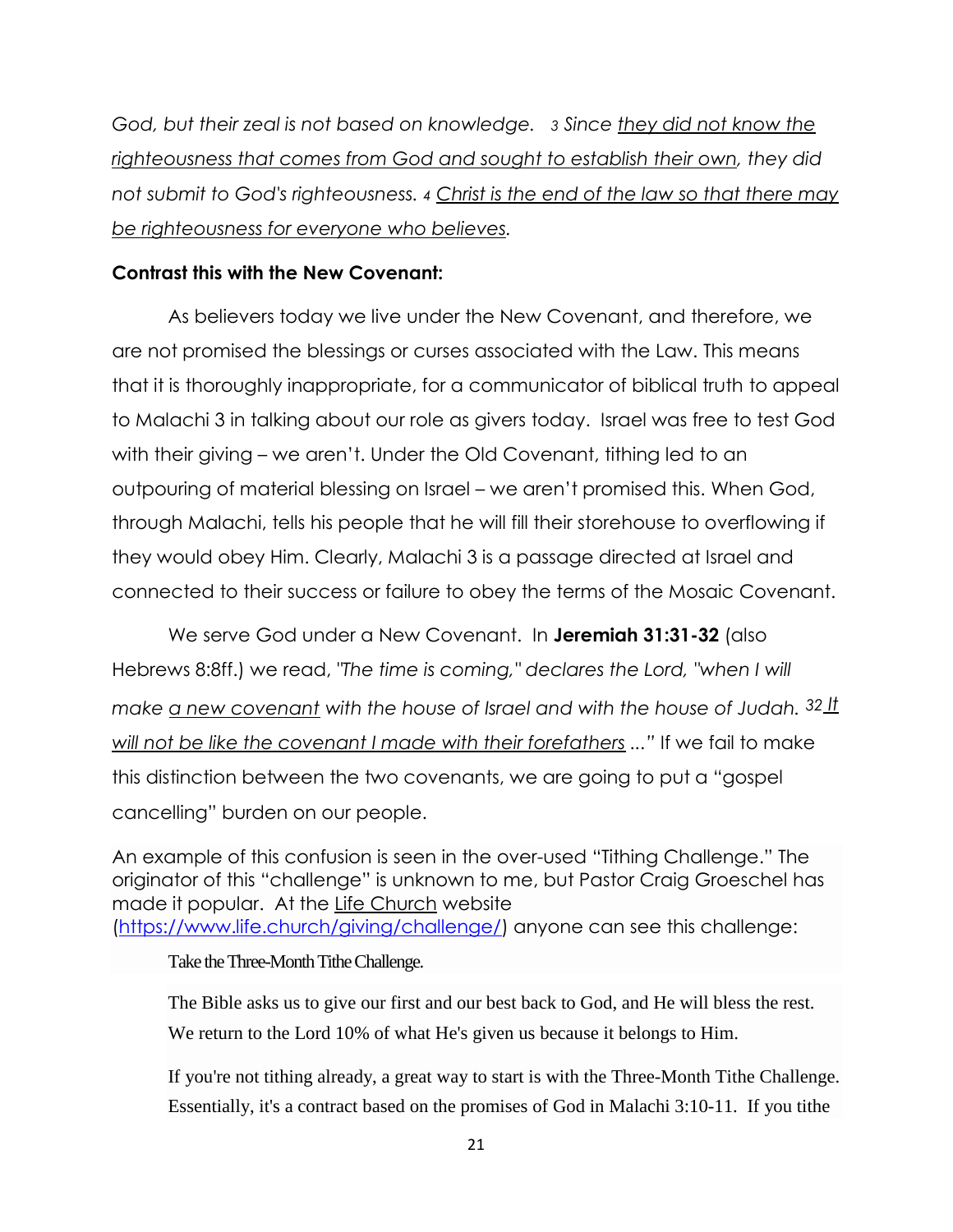for three months and God doesn't hold true to His promises of blessings, we will refund 100% of your tithe.

Another of the ways the NEW is not like the OLD Covenant is that there is no longer "material blessing" associated with obedience/giving. The Inauguration of the New Covenant by Jesus is recorded as part of the Last Supper: **Luke 22:20** *In the same way, after the supper he took the cup, saying, "This cup is the new covenant in my blood, which is poured out for you.* Since the death and resurrection of Jesus, all believers are already "blessed" in Christ. *―Praise be to the God and Father of our Lord Jesus Christ, who has blessed us" (past tense with continuing consequences) "in the heavenly realms with every spiritual blessing in Christ.‖* (**Ephesians 1:3**) There is nothing, not even tithing, that we can do to get God to bless us more than He has already!

I'm well aware that I am messing with the one motivation that "works" in getting church people to give. But if we are going to come to some kind of consensus about giving in the local church, we have to build that consensus on the sound fundamentals of good hermeneutics. We can no longer "allow" people to hear what they want to hear – we need to be clear. God is not encouraging us to give in order to be materially "blessed" by Him.

## **Chapter Five: Our Over-Promising For God Means that Someday God Will Be Seen as Someone Who Under-Delivers**

We have to get away from encouraging our people to "give to get." Teaching our people to "give to get" keeps them self-centered; the very thing Christ called us out of. This teaching also allows us to continue to worship Mammon (the only false god that Christ actually named) while looking like we are worshipping Christ (giving). Grace is opposed to earning, not obedience; but obedience in giving with the idea that God is now obligated to bless us, is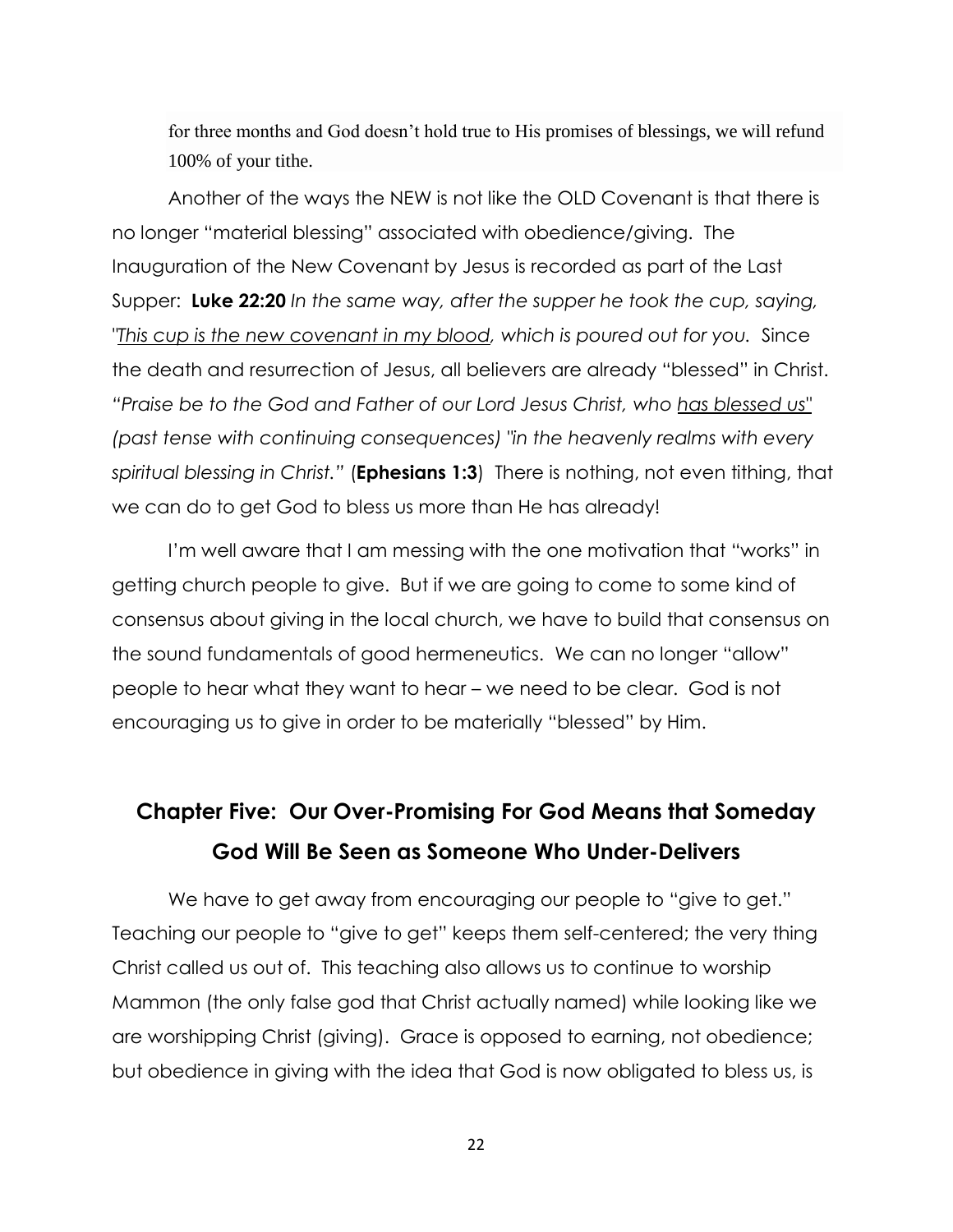just as bad. It is just another way to practice **Religion** instead of the **Gospel**. The differences in his book Center Church, For instance:

- **Religion: "I obey; therefore I'm accepted."** In other words, God accepts, blesses, and gifts us based on our performance.
- **Gospel: "I'm accepted, therefore I obey."** In other words, God is the initiator of all things in our relationship to Him. I'm accepted, blessed and forgiven by Him before I do anything.
- **Religion: "Motivation is based on fear and insecurity."** In other words, I need to give to or serve God so that bad things won't happen to me.
- **Gospel: "Motivation is based on grateful joy."** In other words, I give and serve out of a sense of joy that is experienced as I contemplate God's goodness to me in His Son, Jesus Christ.
- **Religion: "I obey God in order to get things from God."** In other words, my real goal is more stuff and a comfortable life. I am giving to God in order to use Him for my own material and physical benefit.
- **Gospel: "I obey God to get God, to delight in and resemble Him."** In other words, my giving to God fulfills my desire to honor Him and follow in his lead in my life.

Unfortunately, a "religious" approach to giving is being used by pastors who we know are otherwise very committed to the Gospel. One of these pastors, Andy Stanley (someone I like and respect), gave this explanation of Jesus' teaching on **Matthew 6:25, 31-33**: *‖There, at the center of Jesus' teaching, is a new deal for anyone who will follow Him. The deal is simple. When you make God's Kingdom your first priority, He promises to provide what you need to*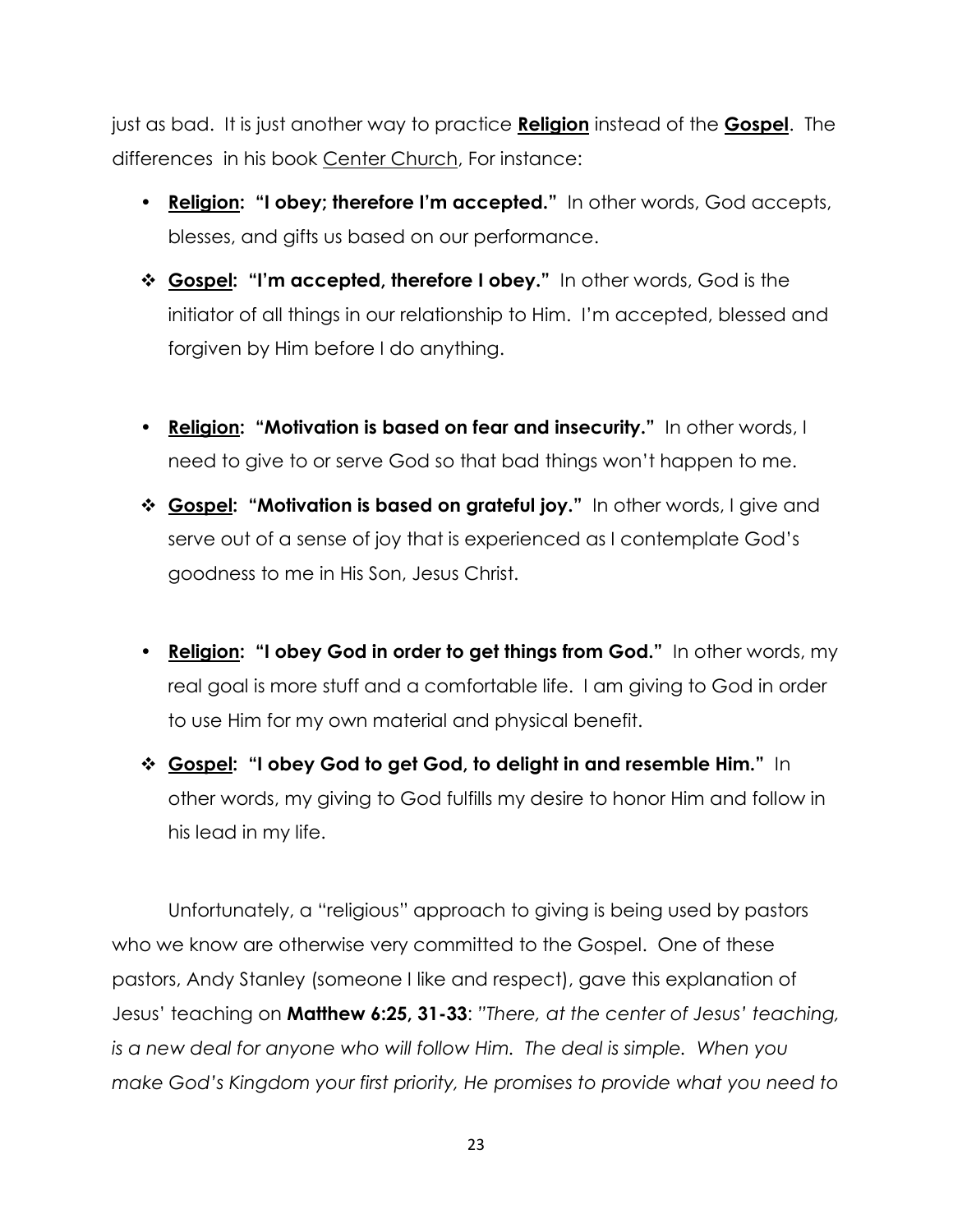*live. In other words Jesus is saying, ‗If you will be all about My needs – taking care of the poor and making disciples – I will be all about your needs… He promised that if they kept their end of the deal, He would – with certainty – meet their needs.‖* (Andy Stanley, Fields of Gold, p.72)

To anyone who takes a few moments to think about the plight of the persecuted church, this "promise/deal" must be understood as confusing, at best. Let me just say it clearly: there is no "deal." If there were, how do we understand what happened to the millions of Christians who died: in China under Mao, in the Soviet Union under Lenin, Ugandans under Idi Amin, Sudanese under Omar Hassan Ahmad al-Bashir, or Iraqis under Isis. They are all examples of Christians who not only were persecuted, but who didn't have their needs provided by God in order to stay alive. Their material and physical "needs" were not met by God as part of a "deal." It is unthinkable to me that none of these saints (small s) and martyrs was committed to giving to meet the needs of the poor and to expand God's Kingdom.

Our teaching about giving cannot just be true in America. If it isn't true for Christians everywhere, it's not true anywhere. If our interpretation of scripture doesn't square with the hard reality of persecution and poverty suffered by Christians around the world, we have to try again.

Let's now consider a text that many use to support this idea our giving guarantees God's supply of all we need. In **Matthew 6:25, 31-33** we read these words of Jesus, *"Therefore I tell you, do not worry about your life, what you will*  eat or drink; or about your body, what you will wear. Is not life more important *than food, and the body more important than clothes? …31 So do not worry, saying, 'What shall we eat?' or 'What shall we drink?' or 'What shall we wear?' 32*  For the pagans run after all these things, and your heavenly Father knows that *you need them. 33 But seek first his kingdom and his righteousness, and all these things will be given to you as well.‖*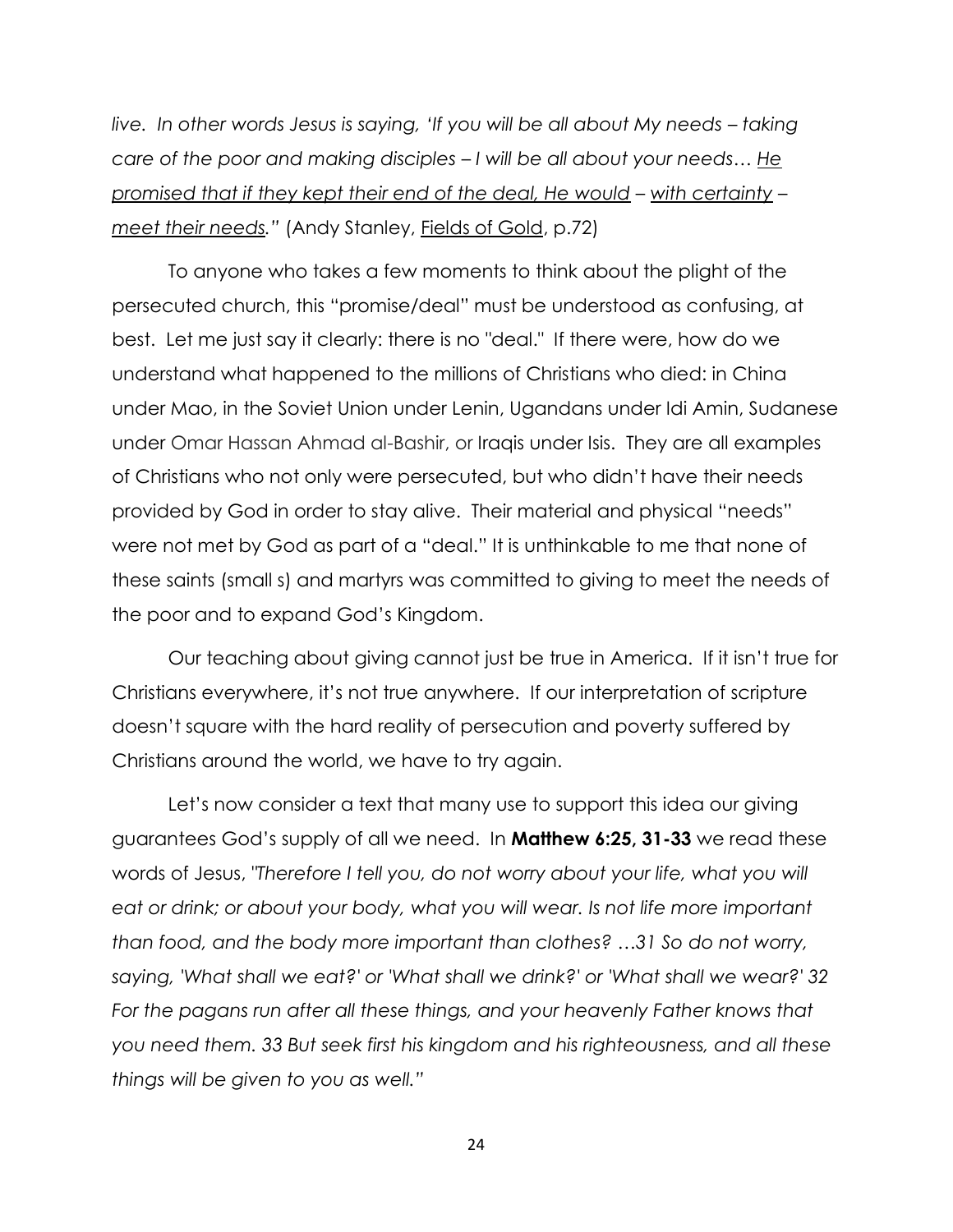I believe we should understand Jesus' words here in a proverbial sense. The original listeners to Jesus' Sermon on the Mount certainly had seen flowers wither and die because of lack of water. They had seen birds and other animals die of disease and lack of food. So, there is no way they could have taken Jesus' words as an ironclad guarantee that whoever gives to God will always have their material and physical needs met. There is no deal here.

Another passage that is a favorite of pastors desiring to motivate giving in their churches by appealing to a "deal" between givers and God is **2 Corinthians 9**. Again, notice that this misuse of scripture is another attempt at obligating God, by claiming there is a guarantee that God will take care of anyone who gives generously.

**2 Corinthians 9:6-8** *Remember this: Whoever sows sparingly will also reap sparingly, and whoever sows generously will also reap generously. 7 Each man should give what he has decided in his heart to give, not reluctantly or under compulsion, for God loves a cheerful giver. 8 And God is able to make all grace abound to you, so that in all things at all times, having all that you need, you will abound in every good work.*

Even John Piper sees this passage as a PROMISE from God of sufficient supply of all we need in return for generous giving. He says, "Giving in a regular, *disciplined, generous way—up to and beyond the tithe—is simply good sense in view of the promises of God. Verse 6 says, ‗He who sows bountifully shall also reap bountifully.' Then verse 8 says, ‗God is able to make all grace abound to you that always having all sufficiency . . . ‗ In other words the ‗bountiful reaping' promised in verse 6 is explained in verse 8 by God's pledge to give a sufficiency for us and an abundance for good deeds.‖*

[\(http://www.desiringgod.org/messages/toward-the-tithe-and-beyond\)](http://www.desiringgod.org/messages/toward-the-tithe-and-beyond)

My understanding of the Gospel is that God has already blessed us in Christ (again, Ephesians 1:3). God is never obligated in any way to give us more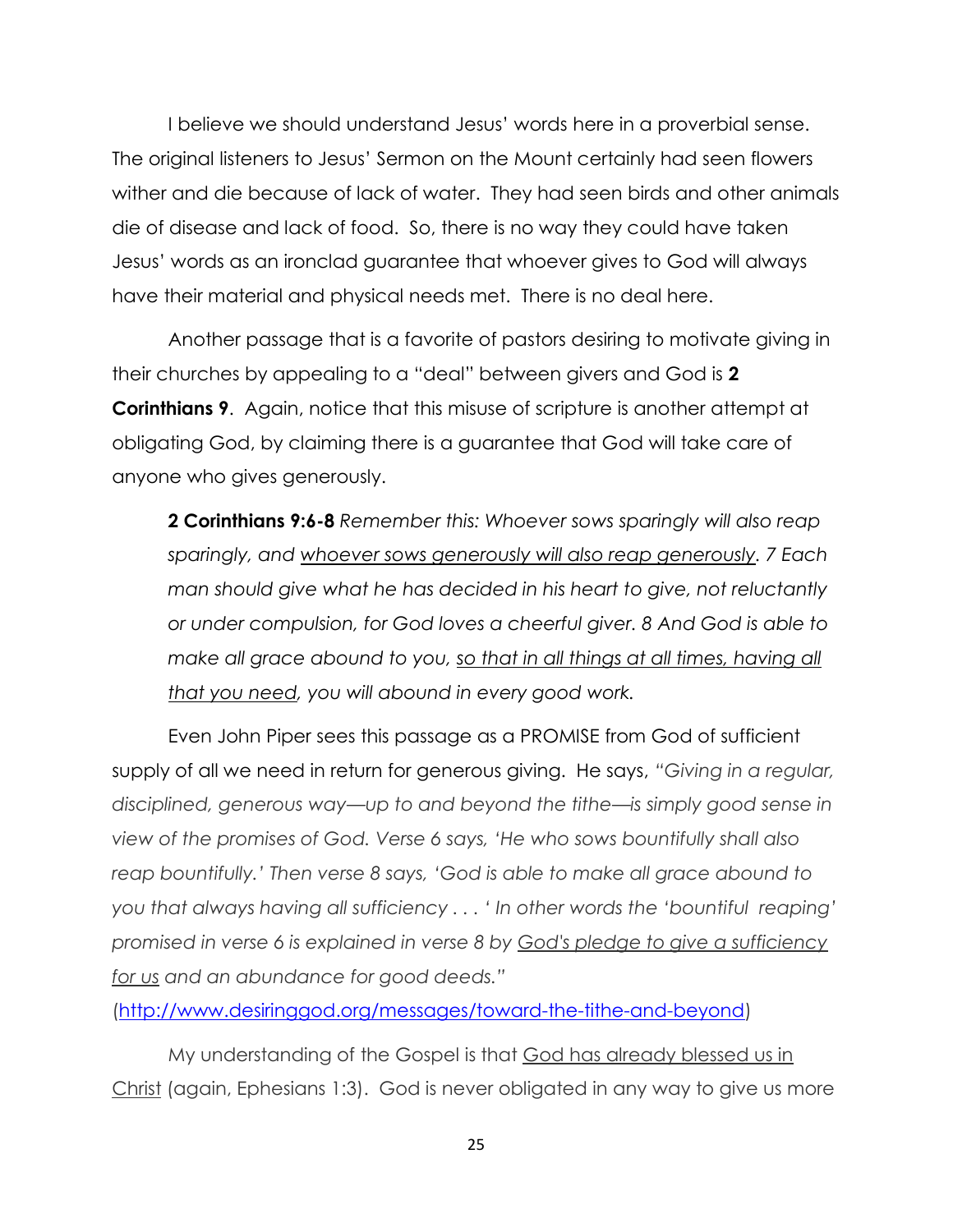in this life than what we already have. Paul is very careful in his word choice here. He says, God is able (not "God has promised") to make all grace abound *to you* … In other words, God is not obligated to match every gift with a material blessing. Everything that comes from Him to us is an undeserved gift, not the fulfillment of an obligation.

The kind of reaping that is described in **2 Corinthians 9:6-8** could, and I think, should be understood in light of what Jesus said in Luke 16:11, "So if you *have not been trustworthy in handling worldly wealth, who will trust you with true riches?‖* Jesus clearly tells his listeners that there are better riches than material riches. Now when we re-read 2 Corinthians in light of Jesus' teaching, it is easy to see that the Apostle Paul is probably referencing the fruits of grace that abound in us as a result of our generosity. This is not to say that the Apostle Paul wasn't trying to encourage the Corinthian church to be generous. He wanted them to see that their generosity MAY (not, will) also result in God providing more material abundance in the future to meet the needs of the poor. I don't think that this should be confused with a PROMISE. If it is a promise, the Aposlte Paul does not speak for God (see again all the Christians who never received the fulfillment of this "promise" since they starved to death).

Another passage that is often misused to justify the idea that "our giving obligates God" to bless us materially is 2 Corinthians 9:10-11.

**2 Corinthians 9:10-11** *Now he who supplies seed to the sower and bread for food will also supply and increase your store of seed and will enlarge the harvest of your righteousness. 11 You will be made rich in every way so that you can be generous on every occasion, and through us your generosity will result in thanksgiving to God.* 

The reason I understand these passages as promising "spiritual," not "material" blessing is found in 2 Corinthians 8. The Apostle Paul warned the church in Corinth not to think that they could ever give in such a way that they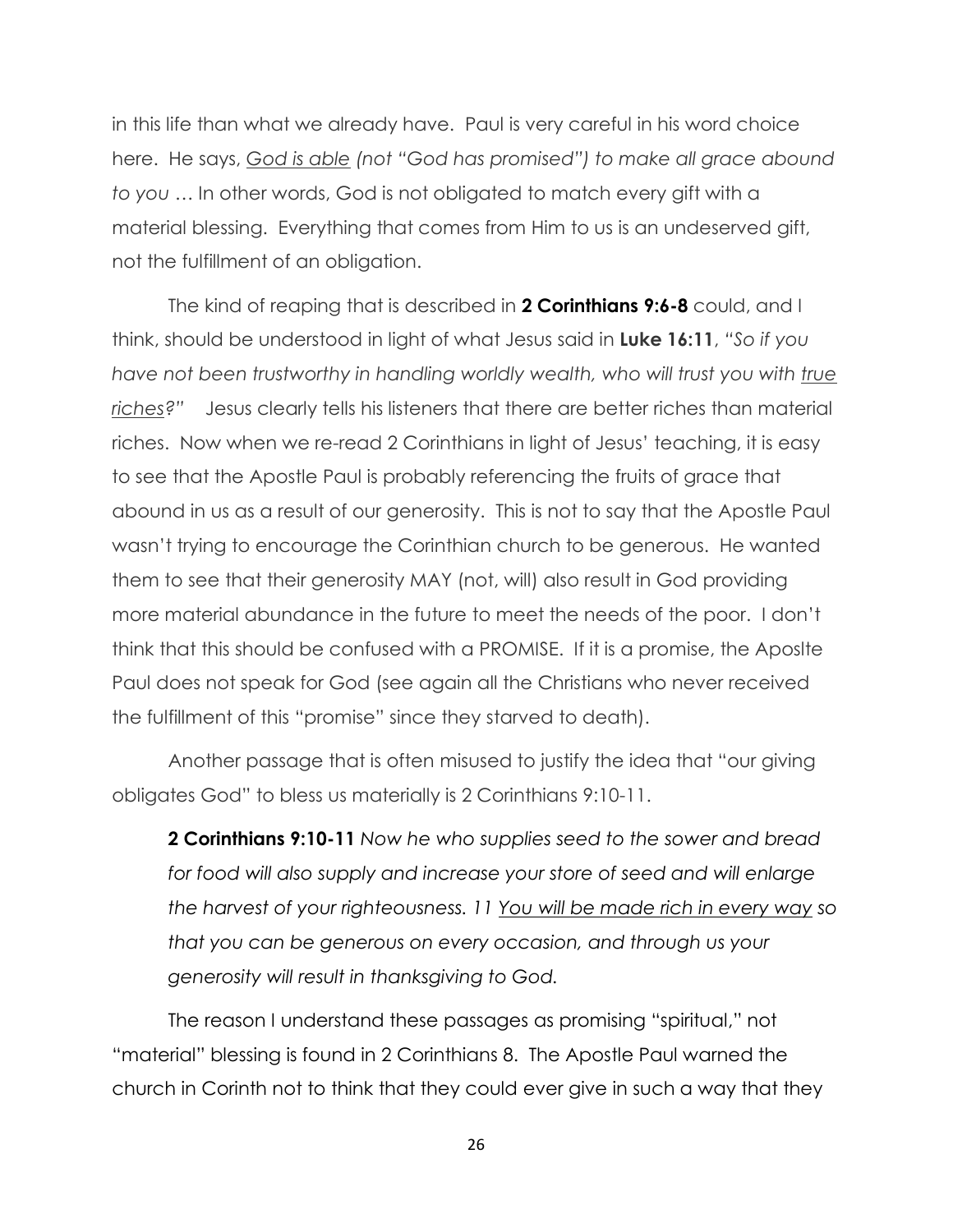were shielded from being in need (materially) someday. Look at **2 Corinthians 8:13-14:** *Our desire is not that others might be relieved while you are hard pressed, but that there might be equality. 14 At the present time your plenty will supply what they need, so that in turn their plenty will supply what you need.* 

From what Paul writes here, it is obvious that our giving does not guarantee that God will meet all our physical and material needs. When people say, *―you can't out-give God,‖* they are disagreeing with what the Apostle Paul is arguing here. His point is: YOU CAN GIVE TOO MUCH…YOU CAN PUT YOURSELF IN NEED, and that's not good. Unfortunately, too many teachers of the Bible have used clichés as a license for not being clear. This is an example of that.

The reason it isn't good to "over-give" is because others will then have to take care of you. Notice also that Paul doesn't expect giving sacrificially to be an ironclad guarantee that God will meet all their material needs. His encouragement to the Corinthians is that they can count on others to pitch in if they are ever in need. If giving more meant an abundance of material blessing then why don't we see the Apostle Paul telling the poor in Jerusalem to simply "give more?" He ties the reason for their poverty to famine, not disobedience. If he really believed that with giving comes a guarantee of God's material supply of all their needs, then he could have easily said so. This would have made the collection of a "relief offering" un-needed. And if that money wasn't needed to relieve that suffering of the poor, it could have been used for Kingdom expansion; a priority to him.

#### **Chapter Six: Love is the Gospel Motivation for Giving**

**2 Corinthians 8:9** *For you know the grace of our Lord Jesus Christ, that though he was rich, yet for your sakes he became poor, so that you through his poverty*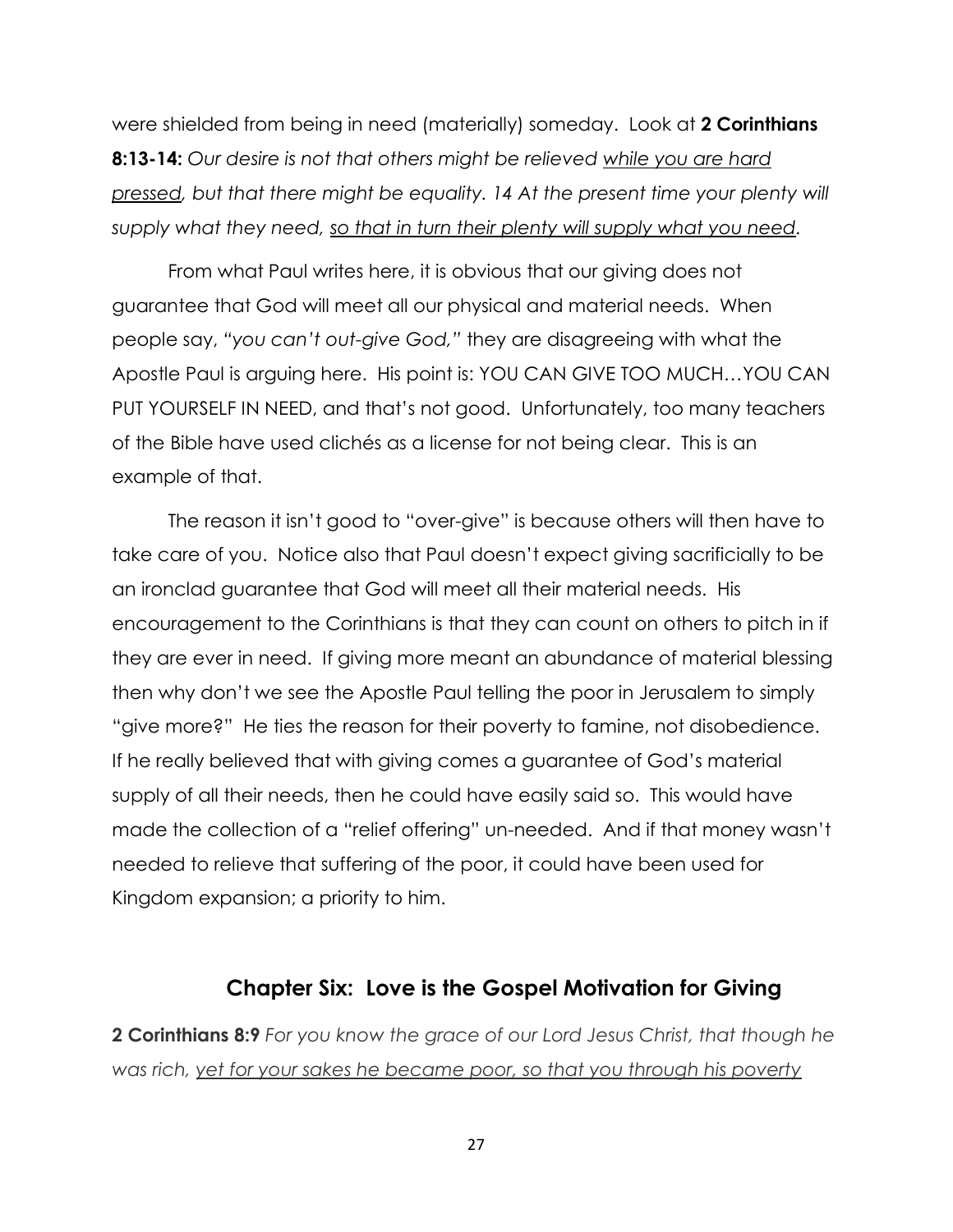*might become rich.* This passage reminds us that we love Him because He first loved us. We respond to His goodness by a desire to honor and love Him.

The kind of "riches" the Apostle Paul is referring to above has to be "spiritual." The "poverty" of Jesus is a metaphor for his willingness to become a Servant who saves. Jesus said, "...the Son of Man did not come to be served, *but to serve, and to give his life as a ransom for many."* (Matthew 20:28) Because of this, our "riches" were guaranteed when we placed our faith in Him. His humility/poverty guaranteed our spiritual abundance IN HIM. To try to make this verse a promise of guaranteed material provision for those that give generously is to turn the gospel on its head. We deserve nothing but death and punishment. We are only rich as we are found in Him. This knowledge should produce gratefulness and joy which in turn prompts us to give out of love for Him.

Jesus said, "Whoever has my commands and obeys them, he is the one *who loves me.‖* (**John 14:21**) So love and keeping the command to give go together. A problem arises, however, when we decide that love is a feeling and that loving God by giving means that we give what we feel at the time. Unfortunately, I think that many Christians do this. J.D. Greear wrote something I really agree with: "We are changed not by being told what we need to do for *God, but by hearing the news of about what God has done for us.‖* (Gospel, p. 64) What happens in our heart when we hear what God has done for us in Jesus Christ? We love Him. And what happens when we love Him? We obey his commands.

If we love God, we will want to honor Him. We are told in **Proverbs 3:9:** *―Honor the Lord with your wealth, with the first-fruits of all your crops…‖* Even though God owns everything, our giving to Him from what He has given to us honors Him. The first 10% of everything He has entrusted to us is evidently something that He feels very strongly about – it is His in a very special way.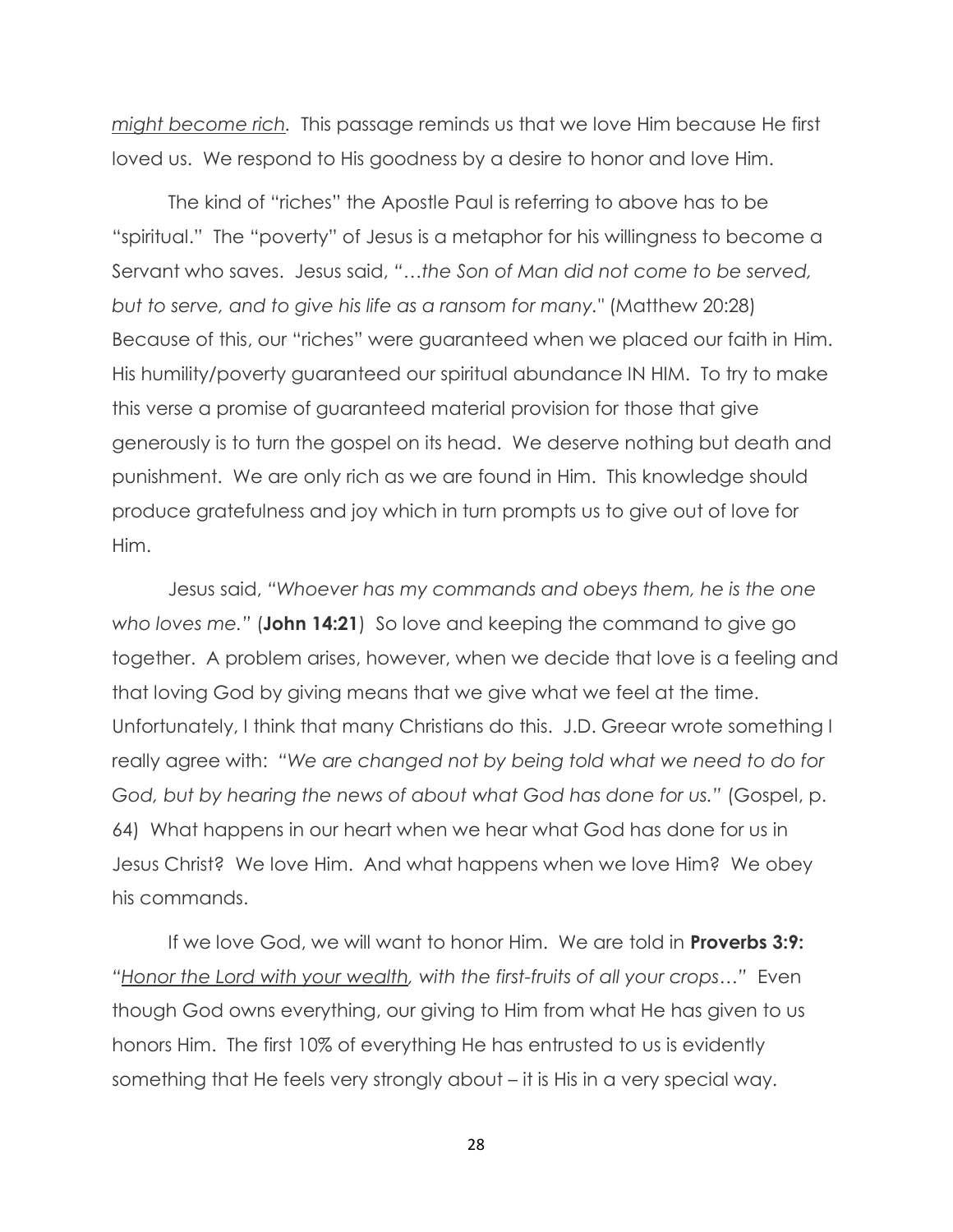When we withhold it from Him, it dishonors Him. Moses' instructions on giving were recorded in Leviticus 27:30-31: "A tithe of everything from the land, *whether grain from the soil or fruit from the trees, belongs to the Lord; it is holy to the Lord.‖*

So everything belongs to God, but the first 10%, the first and the best, belongs to Him in a special way: it is holy (set apart for God's purposes) to Him. It is that gift that sufficiently honors Him. I believe this instruction is a gift and not a burden to us. Because of this instruction, we can know that we have honored Him. Otherwise, we would continue to second guess ourselves, knowing that there is always more that we could have done. J.D. Greear describes his bout with Religion this way... "There is always one more ministry to fund, one more *orphan to feed, one more homeless shelter to supply, and one more group of people to reach.‖* The standard of the tithe is a gift to us from God. Because of this standard of faithfulness, we can put our heads on our pillows at night knowing we have sufficiently honored Him.

I like what John Piper wrote: "And this is the way it is with our money and *God. Giving God a tenth of our income does not deny that all our money is God's, it proves that we believe it. Tithing is like a constant offering of the first fruits of the whole thing. The tenth is yours, O, Lord, in a special way, because all of it is yours in an ordinary way.‖* (Toward the Tithe and Beyond) Let's honor the Lord with our gifts.

#### **Section Three: Being a Growing Gospel GIVER**

#### **Chapter Seven: A Benefit to the Gospel Giver is Trust from God**

The challenge of having an abundance of resources is to manage them well. God is the owner and provider of all things (**Psalm 24:1 & 1 Chronicles 29:14**). Some of whatever we receive from Him is to be used for His purposes. If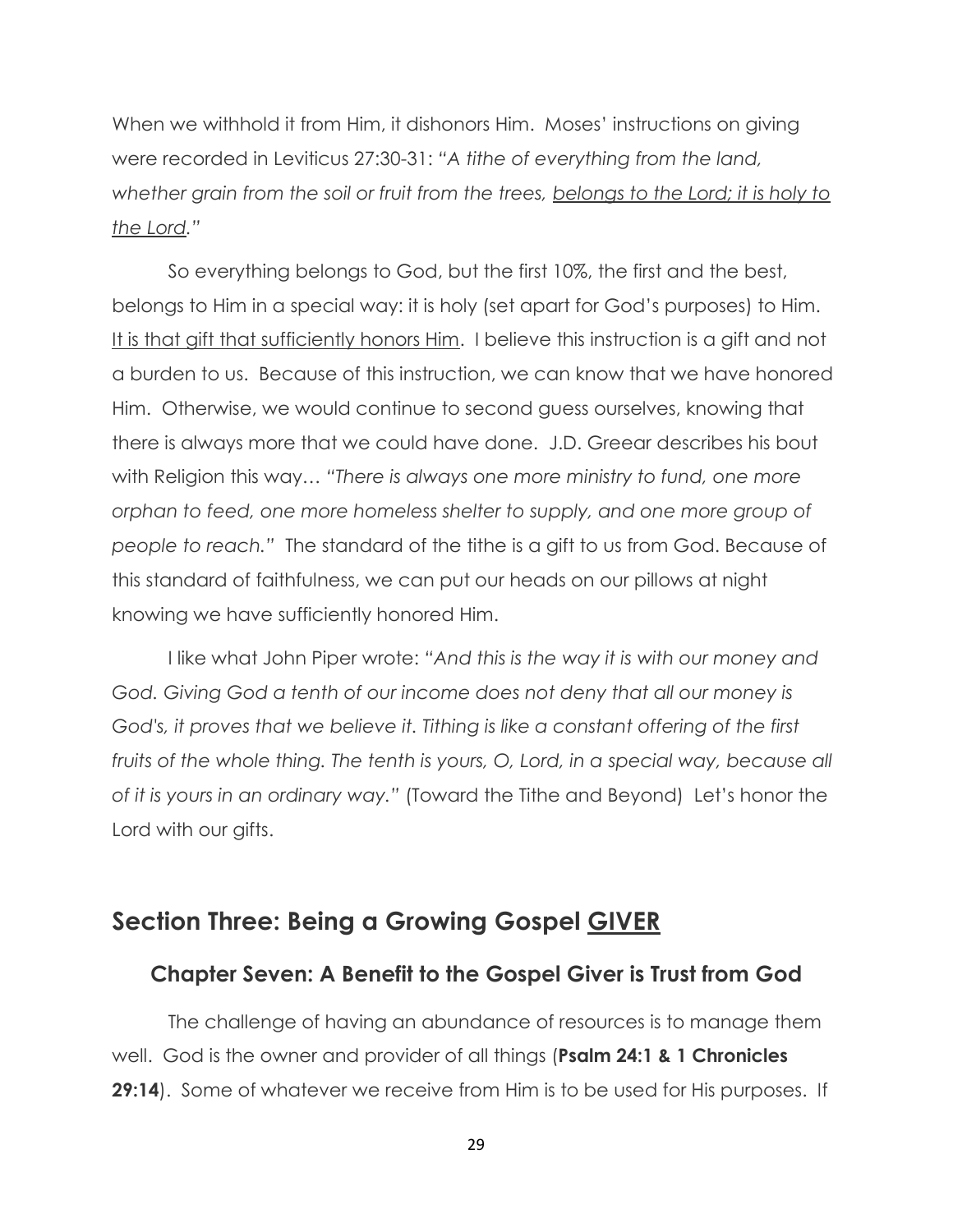a Gospel Giver understands this truth, almost nothing more needs to be said. When we see ourselves as "managers" and not "owners" of what God has entrusted to us, our perspective on money changes dramatically. Not only that, but giving changes from being a problem to overcome to a responsibility to achieve.

To underline this principle of stewardship, Jesus told two very similar parables: the parable of the Talents (**Matthew 25**) and the parable of the Minas (**Luke 19**). Both parables were meant to communicate the importance of using what God has given us for His purposes. Anyone who successfully understands that the money God entrusts to us is to be used in accord to His wishes, and does what He says to do with His money, is the one who is seen as "faithful."

Jesus made it very clear that if we are faithful with a little worldly wealth, we can be trusted with more important things. In **Luke 16:10-13** he said,

*"Whoever can be trusted with very little can also be trusted with much, and whoever is dishonest with very little will also be dishonest with much. 11 So if you have not been trustworthy in handling worldly wealth, who will trust you with true riches? 12 And if you have not been trustworthy with someone else's property, who will give you property of your own? 13 "No servant can serve two masters. Either he will hate the one and love the other, or he will be devoted to the one and despise the other. You cannot serve both God and Money."* 

Notice the comparison between "worldly wealth" and "true riches." Jesus is arguing that if we are found faithful in handling the money entrusted to us by God (the money we earn) then we can be trusted with matters more important than money. Unfortunately, much teaching on giving makes the accumulation of more money the "end game." To Jesus, this is short-sighted and misses the point as to why we exist. We are here to serve Him and His purposes. When we just want to accumulate more money, we show that we serve Mammon/Money, not God.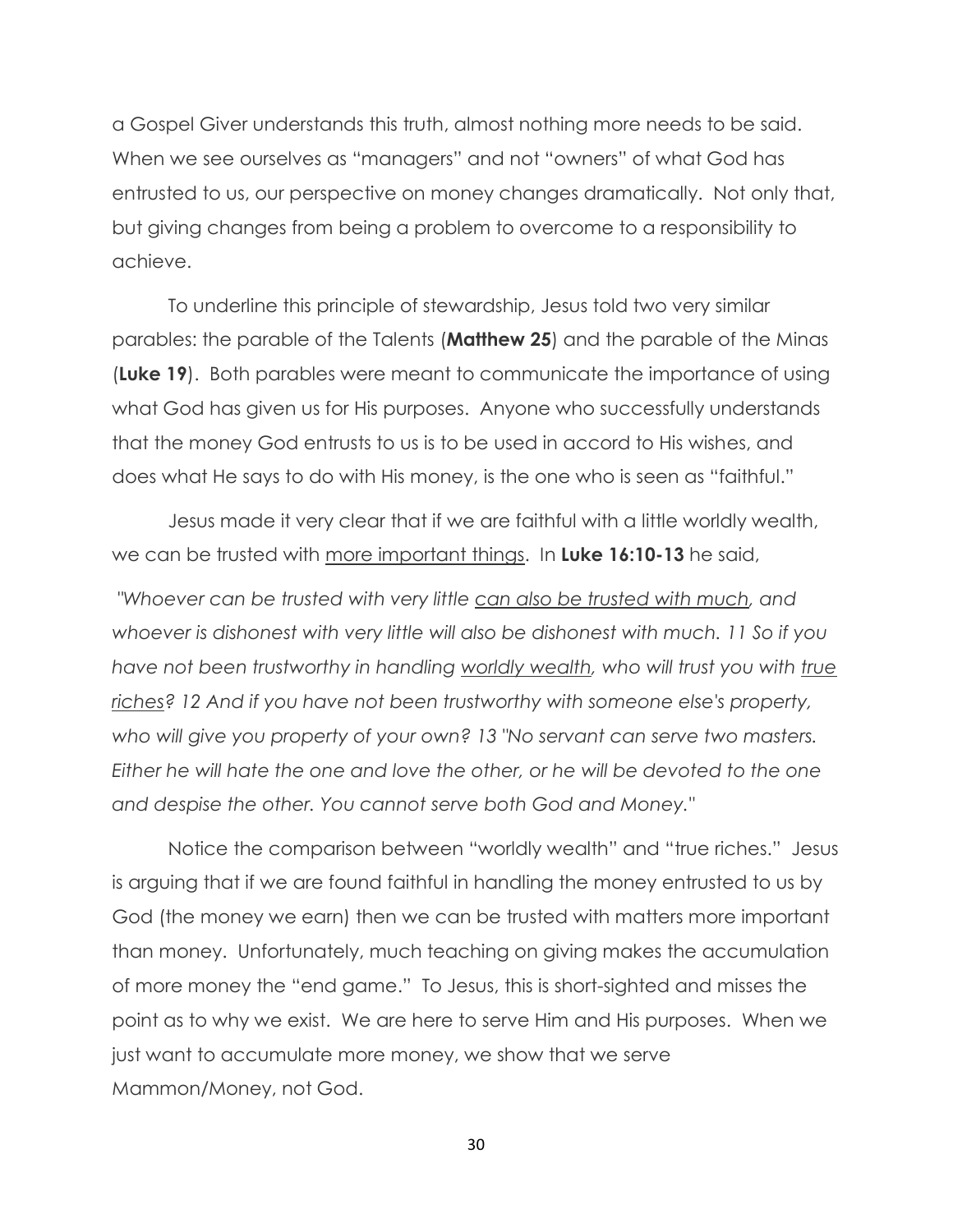Before moving on to another benefit of being a gospel giver, I want to connect this thought with **2 Corinthians 9:8-13:** *And God is able to make all grace abound to you, so that in all things at all times, having all that you need, you will abound in every good work. 9 As it is written: "He has scattered abroad his gifts to the poor; his righteousness endures forever." 10 Now he who supplies seed to the sower and bread for food will also supply and increase your store of seed and will enlarge the harvest of your righteousness. 11 You will be made rich in every way so that you can be generous on every occasion, and through us your generosity will result in thanksgiving to God. 12 This service that you perform is not only supplying the needs of God's people but is also overflowing in many expressions of thanks to God.*

What we see here is a clear reference to the trust given by God to the one who has handled worldly wealth in a generous way. The Apostle Paul is describing a life of generosity – the funding of God's Kingdom expansion and gifts to the poor (He quotes Psalm 112). The results of this generosity are:

• The generous giver is often trusted with more money, since they have a track record of using what God has given them for "good works." Good works in this context has special application to helping the poor. But since Paul has told us of our responsibility to fund His mission in the world through His local church, that, to me, would qualify for the status of a "good work" as well. Paul doesn't "promise" that the giver will get rich, but instead, he says that "God is able" to supply the generous giver with all they need and more. **v.8** "*God is able to make all grace abound to you, so that in all things at all times, having all that you need, you will abound in every good work.‖* These words do not obligate God to provide more to the giver than what they gave, but it should be an encouragement to all of us to be a faithful and generous manager of all that God has entrusted to us.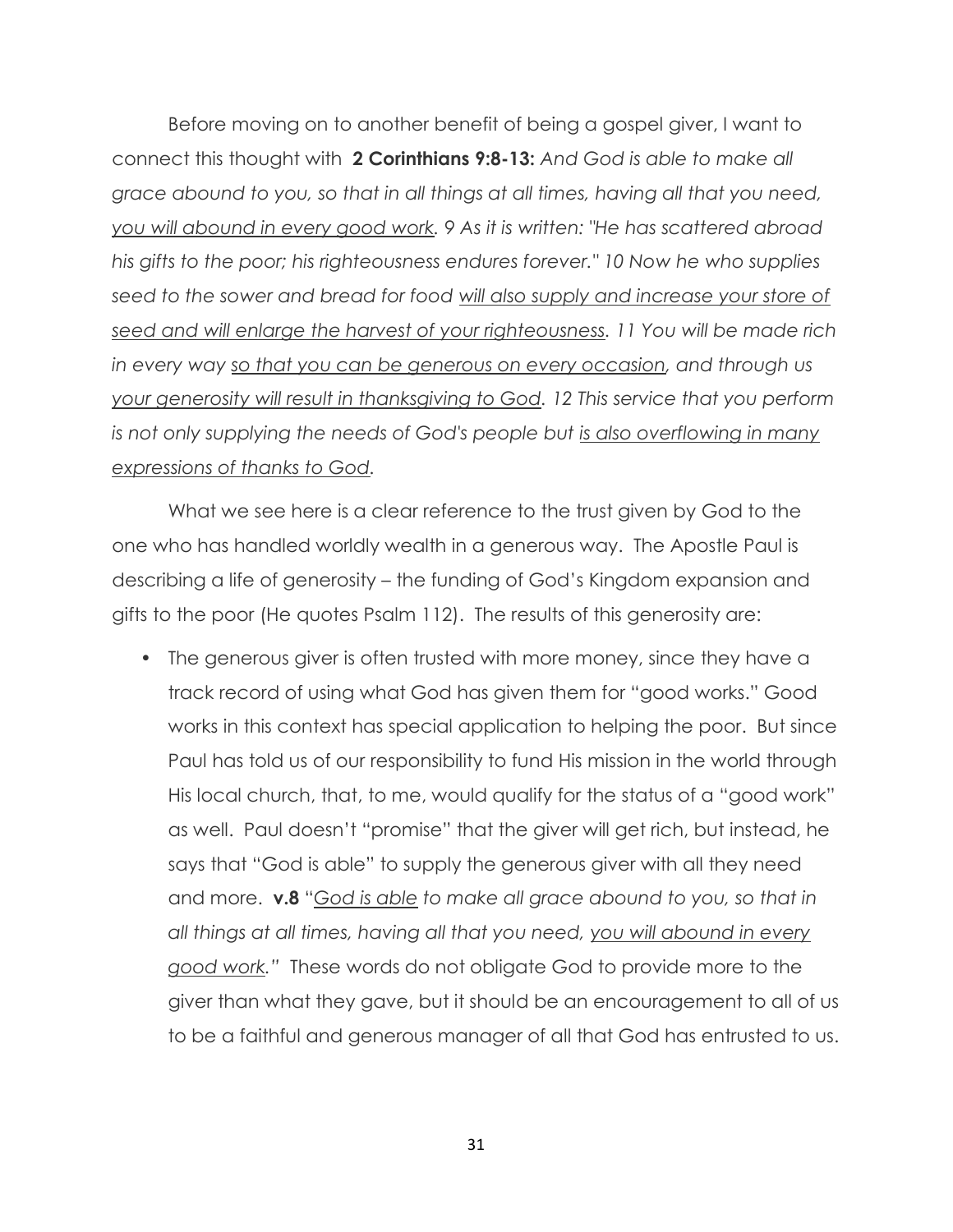• Many people are thanking God for entrusting the generous giver with extra money. **V.11** *You will be made rich in every way so that you can be generous on every occasion, and through us your generosity will result in thanksgiving to God.* "Rich in every way" means that the giver's heart has been transformed, not just their pocketbook. The reason God is delighted to be so generous to the giver is because he knows the giver will be generous in return. We prove to be a dependable pipeline for God's resources when we serve His interests in the way we give.

### **Chapter Eight: A Benefit to the Gospel Giver is a Disciplined and Delighted Heart**

Jesus taught that the antidote to materialism is giving. It is interesting to me that almost no one admits that they struggle with materialism, and yet Jesus points to this as a common problem. Maybe that's why Jesus said to "watch out" for this subtle sin. We don't have to wonder if we have committed adultery or stolen something, but we need help in diagnosing materialism in ourselves. To help us, Jesus told this story:

**Luke 12:15-21** *Then he said to them, "Watch out! Be on your guard against all kinds of greed; a man's life does not consist in the abundance of his possessions." 16 And he told them this parable: "The ground of a certain rich man produced a good crop. 17 He thought to himself, 'What shall I do? I have no place to store my crops.' 18 "Then he said, 'This is what I'll do. I will tear down my barns and build bigger ones, and there I will store all my grain and my goods. 19 And I'll say to myself, "You have plenty of good things laid up for many years. Take life easy; eat, drink and be merry." ' 20 "But God said to him, 'You fool! This very night your life will be demanded from you. Then who will get what you have prepared for yourself?' 21 "This is how it will be with anyone who stores up things for himself but is not rich toward God."*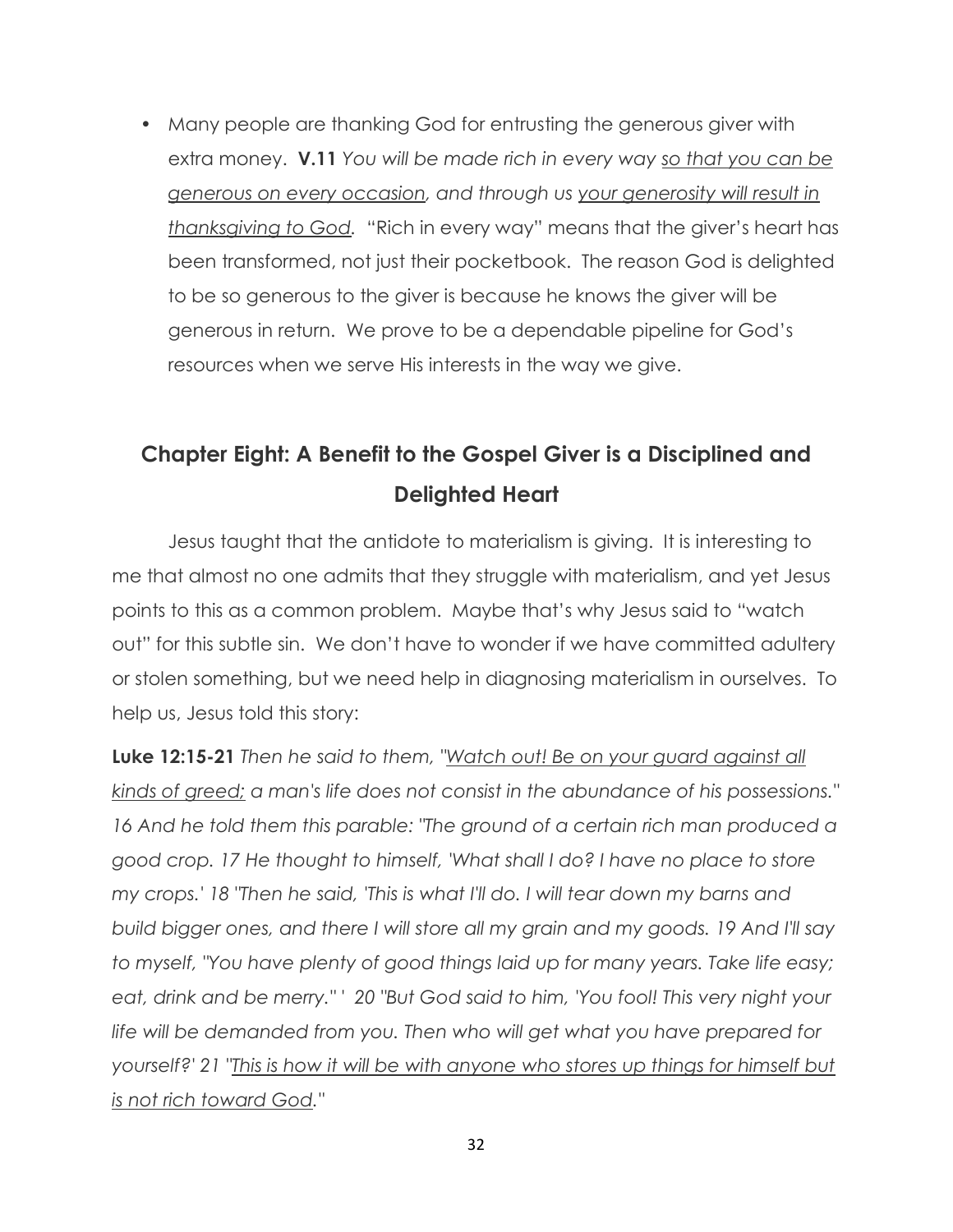In this parable Jesus names as a fool the person who wants to continually store things up for himself instead of using what God has entrusted to him for His purposes. The term "fool" isn't thrown around lightly in scripture. It describes the one who thinks to himself, "there is no God" (Psalm 14:1). In this parable we see that the fool is someone who thinks that he isn't accountable to God for what he does with what he has been given. The fool lives life completely selfabsorbed, accumulating more and more wealth because he thinks that it will satisfy. He is materialistic and greedy.

In **Hebrews 13:5** we are told to make sure our character is free from the love of money, being content with what we have. This is the opposite of what is true of the fool. The only hope for us fools is to practice a discipline that will free ourselves from the love of money: the discipline of giving. Every time we give a tithe, we must deal with the competing desire to spend that money on ourselves. Please note, to give is to NOT BUY. This act of giving engages us in a war on covetousness. We are tested over and over again until the pull of materialism is dimmed by the pull of God. We are directing our heart by directing our treasure. Jesus said in **Matthew 6:21,** "*For where your treasure is, there your heart will be also.‖* Tithing is God's great antidote to materialism. And when our heart is set free to pursue God's objectives and our heart is aligned with His Kingdom objectives, we experience His joy. **John 15:10-12** *If you obey my commands, you will remain in my love, just as I have obeyed my Father's commands and remain in his love. 11 I have told you this so that my joy may be in you and that your joy may be complete.*

#### **Chapter Nine: Giving in the Grand Scheme of Things**

There are a lot of things we can and should do with the money God supplies to us through our work. Giving is the first and most important option in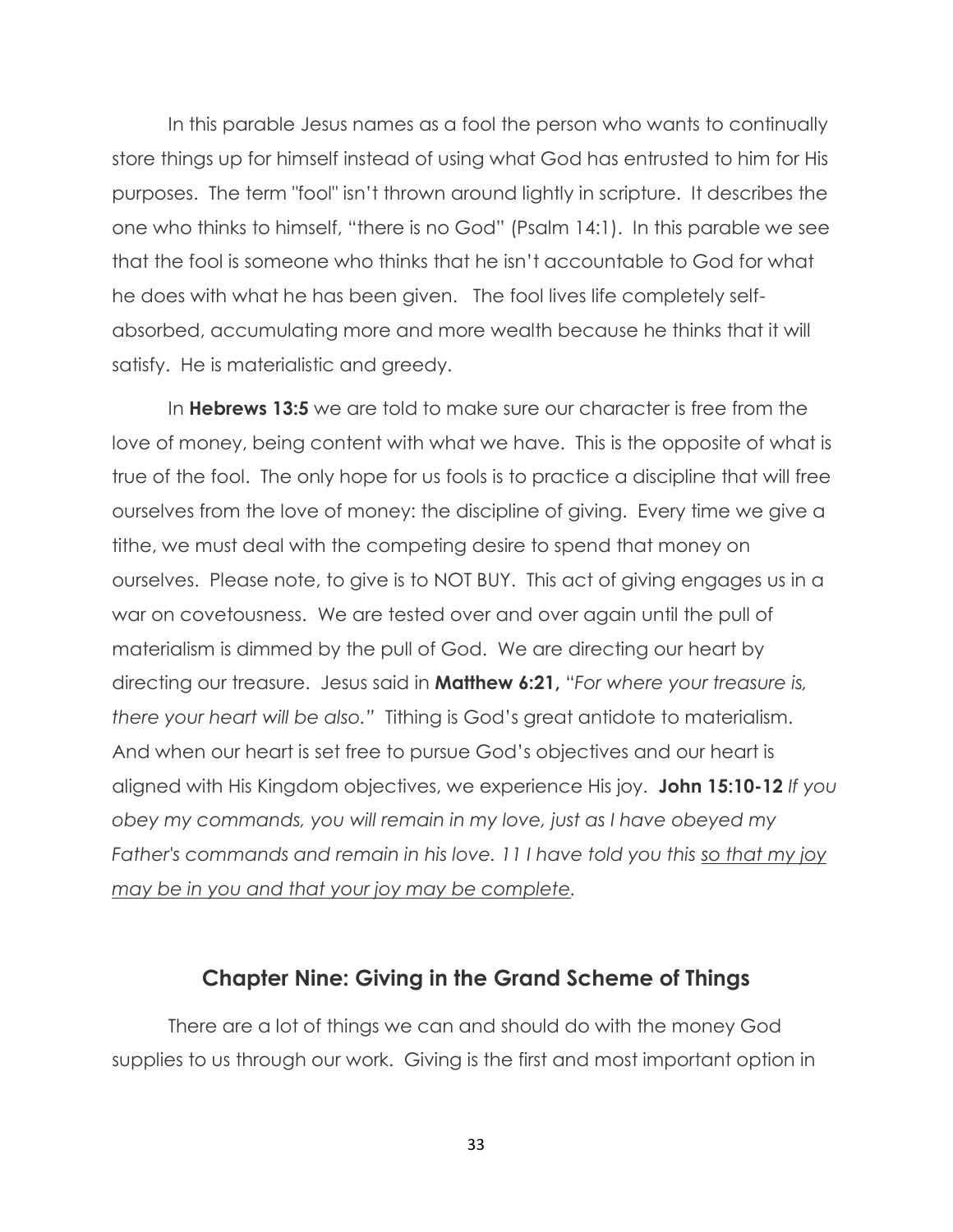that list. But a good steward of God's resources has choices to make. The Bible teaches us that we can also:

- Meet the needs of our immediate and extended family. Paul writes in **2 Thessalonians 3:10:** *"For even when we were with you, we gave you this rule: "If a man will not work, he shall not eat."*
- Invest for future needs. We are told in Proverbs that wealth-building is a wise thing to do.

"The crown of the wise is their wealth." (14:24)

"Wealth gained hastily will dwindle, but whoever gathers little by little will increase it." (13:11)

"Go to the ant, O sluggard; consider her ways… she prepares (and saves) her bread in summer and gathers her food in harvest." (6:6-8)

- Leave an inheritance that can bless our grandchildren. (13:22)
- Enjoy it. **1 Timothy 6:17-18** *Command those who are rich in this present world not to be arrogant nor to put their hope in wealth, which is so uncertain, but to put their hope in God, who richly provides us with everything for our enjoyment.*

 Behind each of these other uses for money is an excuse waiting to be given as to why we don't give. Someone might say, "I don't give because my family *needs \_\_\_\_\_\_.‖ ―I don't give because I might not have enough to retire.‖ ―I don't give because I work hard and I deserve to enjoy myself.‖* That's why I believe that with the commandment to tithe, we are told to do it "first"! There is something profoundly wise found in **Proverbs 3:9** *Honor the Lord with your wealth* with the firstfruits of all your crops..." When we give the first of what we earn, we have disciplined ourselves to what is good with the rest.

It is interesting to me that God always wants what is "first." He wanted the first of offspring, the first-fruits of crops, and the wealth from the first city (Jericho)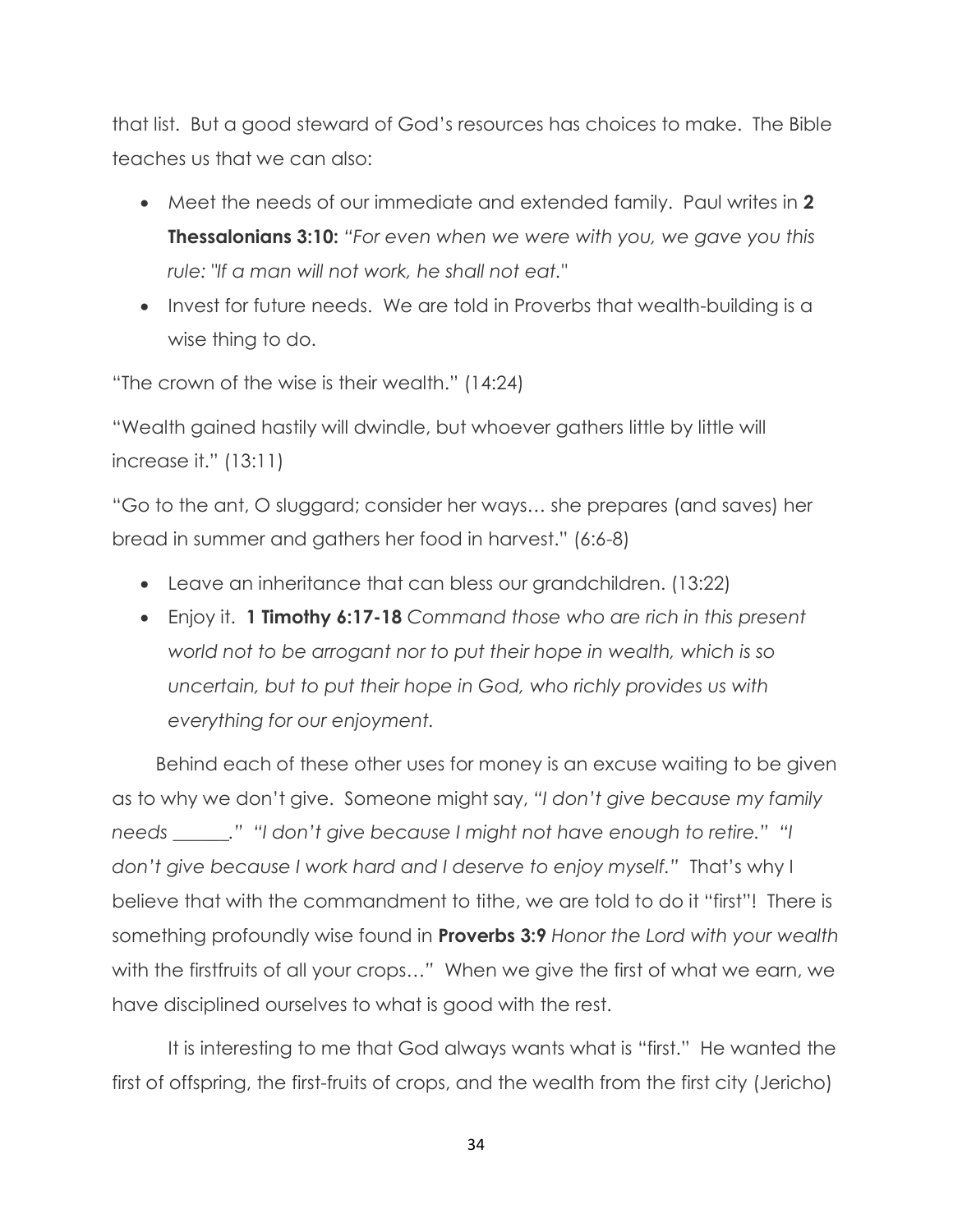conquered in the Promised Land. Again, everything belongs to the Lord, but the first is His in a "special way." The only way we will be successful in becoming a growing giver, and then, a faithful giver, and finally, a generous giver is to make giving a priority in our financial life. Too many Christians try to give from what is left over, and obviously, according to giving statistics, this hasn't been working. This practice dishonors God and is a recipe for failure in becoming a growing gospel giver.

#### **Chapter Ten: The Only Mandated Recipient of Our Tithe**

What I have found in the many years I have asked people about their giving habits is that they feel perfectly justified in giving to other entities besides the local church. Let me be clear: I believe it is perfectly fine to fund other ministries and care for the poor in a variety of ways, but these things should be done after the local church is given the tithe. I know that that statement will be very unpopular with a number of people.

One reason many people like to give to other entities is might be because they believe that their money is going to make a bigger difference than if they gave to the church. After all, there is nothing glamorous about paying for the parking lot to be plowed or the toilets to be cleaned. Parachurch ministries have perfected the art of a direct appeal to the emotions of the giver. They present themselves as "hands on" in actually doing the exciting work of the ministry. Often I see them promote their ministries as an improvement or even a superior alternative to what the local church should do but has fallen short in doing. The result has been that there are ten times as many parachurch organizations as there were 30 years ago, while the number of Protestant churches in the U.S. has remained in the 300,000 range all these years.

With the increase in parachurch ministries in the U.S. there is a corresponding decrease in giving to local church ministries. According to the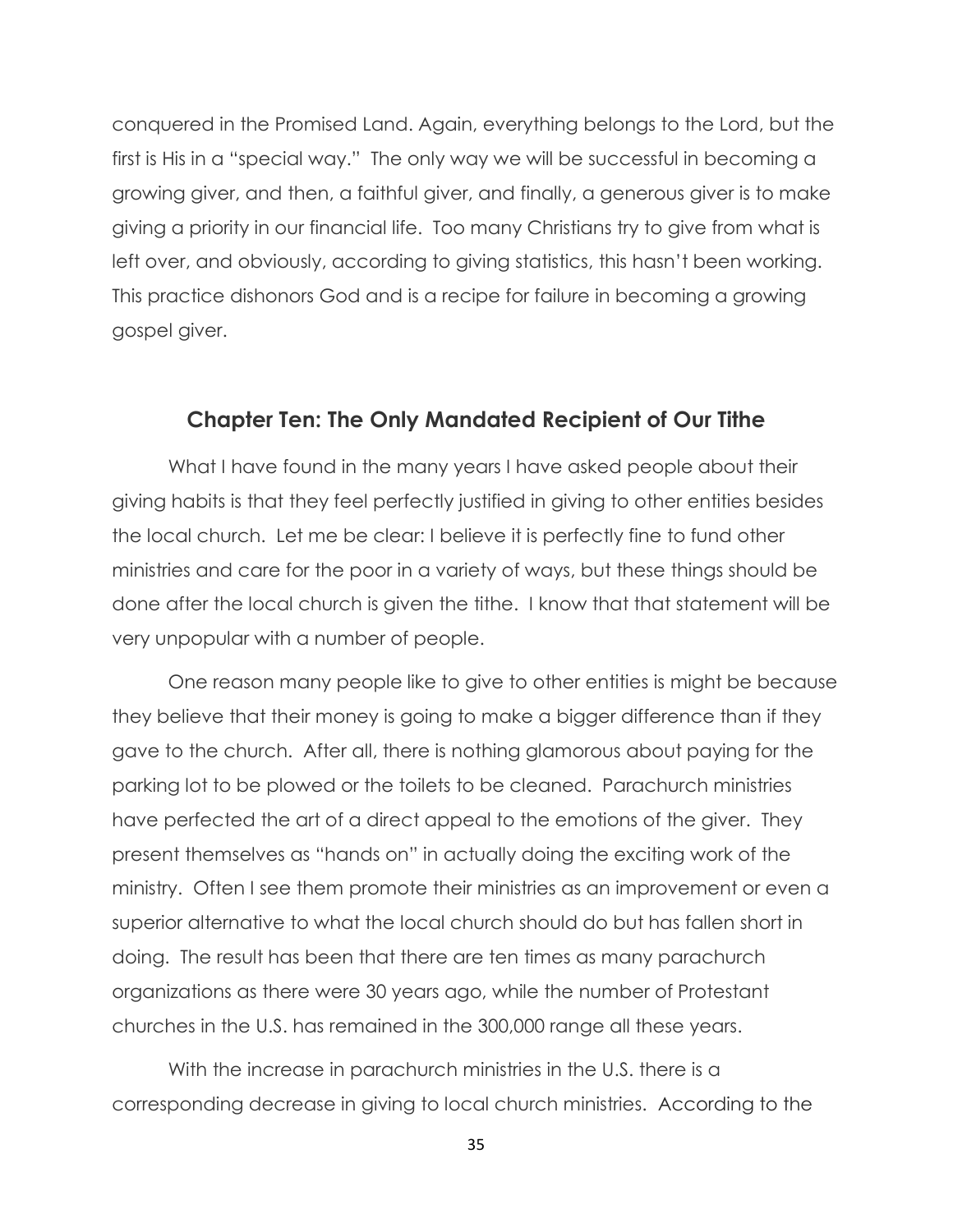National Center for Charitable Statistics, 91,272 non-profit Protestant organizations (not churches) filled a 990 tax form for Christian work last year. These organizations reported total revenues of \$1.8 billion a year, with total assets of over \$4 billion. And these billions did not include any of the country's 106,000 Christian educational institutions.

So many parachurch ministries exist because there are so many causes. One ministry reaches out to athletes, another to the military, another feeds the homeless, and another cares for orphans. All are legitimate and good ministries. But someone might ask, "What about the church? Isn't the church mandated to do these things?" The answer is yes. But the problem is that the church cannot even think about some of these ministries if it cannot cover the costs of the normal, everyday ministries to those that come through its doors.

There is nothing in the New Testament that would suggest that there is any other entity other than the local church that should receive the tithe of God's people. Again, this is not to say that other parachurch entities shouldn't be funded; but it is to say that they should be funded with dollars that are above the tithe. Andy Stanley talks about the value of local church giving as "Preventative Giving." He contrasts this with "Intervention Giving" (that which meets an emergency need) and "Generous Giving" (that which is for the purpose of building buildings and other ministries outside the church). He makes a great point that without the local church doing what it does every day of every week, there would be a lot more need for "Intervention Giving." The local church is where people are equipped for service, where they are built up in the faith, and where they are given the skills and character instruction to stay married and raise children.

All this is to say that the local church is responsible to do the work of the ministry and therefore entitled to the tithe. No other entity has the responsibility to do what the church does. That is perhaps why I have never read in the New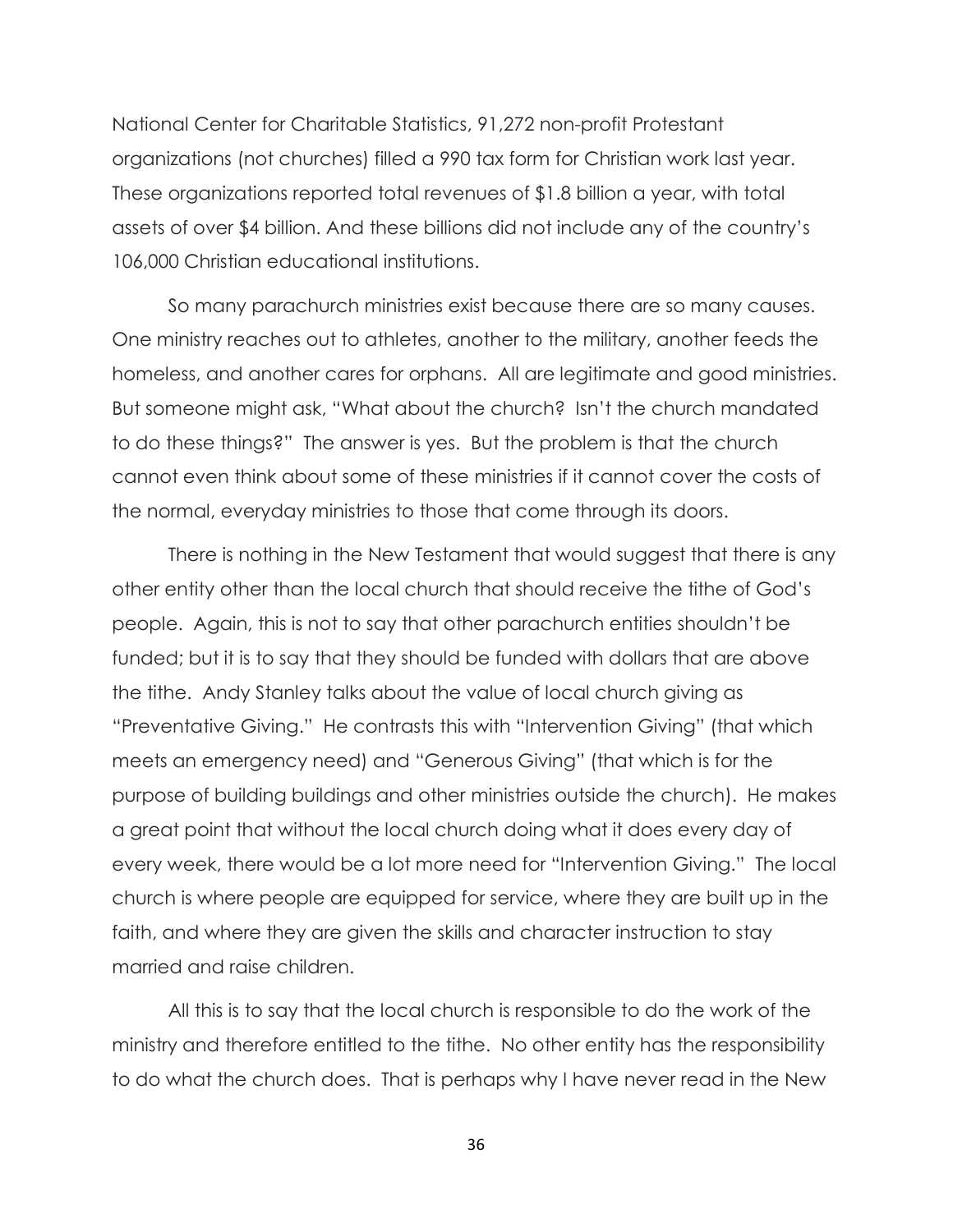Testament about any other entity, outside the church, that is mandated to receive the gifts (tithes) of God's people.

#### **Final Thoughts**

My hope is that we, as a church, can come together and form a consensus around what the Bible really teaches about giving in the context of the New Covenant. I'm very aware that clarification is not the same thing as inspiration. My intent in this short ebook was not to motivate people to give, but to see if we could agree on what the New Testament teaches about giving. I have tried to limit the scope of this ebook to only address the aberrant and controversial teachings that surround this topic.

Knowing that the local church is the hope of the world, my prayer is that it moves forward as a powerful force for good in the world; having the financial strength to fulfill its mission. May all the growing gospel givers experience the encouragement and richness of God's grace.

## **Appendix A**

## **Ministers of a New Covenant – What Drives "Religious Thinking" in Evangelical Churches Today**

**Question:** How were people "saved" during the period prior to Christ coming to the earth?

**Answer:** Every person was saved by grace through faith. They didn't place their faith in Jesus Christ, per se, but they did trust that God was who He said he was and that He would do what He said He would do (trust in the promises of God). (See: The Abrahamic Covenant)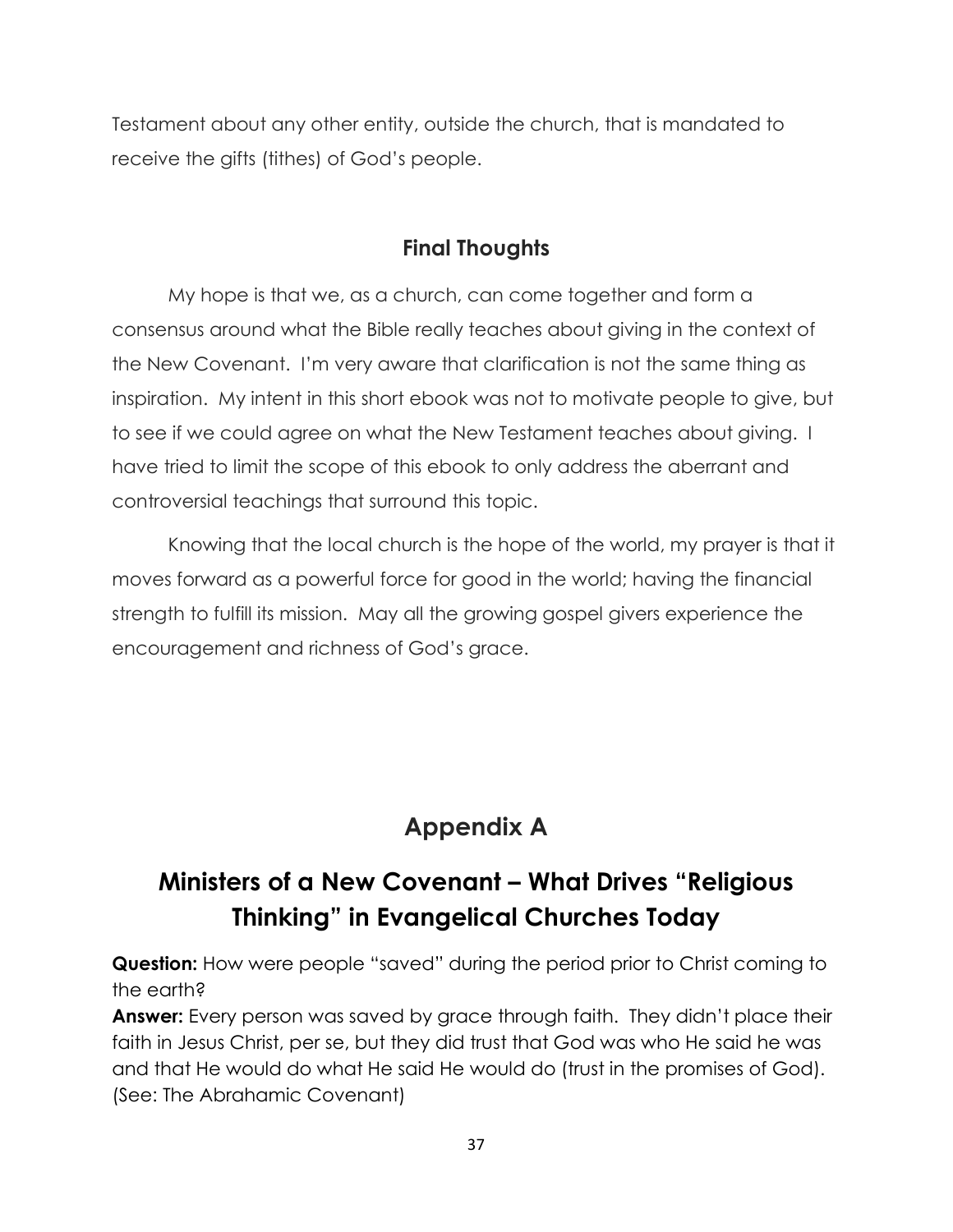**Genesis 15:4-6** *Then the word of the LORD came to him: "This man will not be your heir, but a son coming from your own body will be your heir." 5 He took him outside and said, "Look up at the heavens and count the stars — if indeed you can count them." Then he said to him, "So shall your offspring be." 6 Abram believed the LORD , and he credited it to him as righteousness.*

**Romans 4:1-5** *What then shall we say that Abraham, our forefather, discovered in this matter? 2 If, in fact, Abraham was justified by works, he had something to boast about — but not before God. 3 What does the Scripture say? "Abraham believed God, and it was credited to him as righteousness." <sup>4</sup> Now when a man works, his wages are not credited to him as a gift, but as an obligation. 5 However, to the man who does not work but trusts God who justifies the wicked, his faith is credited as righteousness.*

**Question:** What was the Mosaic Covenant all about? **Answer:** The Mosaic Covenant was a promise given to Moses for the people of Israel. It was for a limited amount of time (until the New Covenant was employed) and for a limited group of people (the Jews) and for a specific purpose (to draw all nations to the worship of Jehovah).

**Deuteronomy 28:9-10** *The LORD will establish you as his holy people, as he promised you on oath, if you keep the commands of the LORD your God and walk in his ways. 10 Then all the peoples on earth will see that you are called by the name of the LORD , and they will fear you.*

**Isaiah 42:6** *"I, the LORD , have called you in righteousness; I will take hold of your hand. I will keep you and will make you to be a covenant for the people and a light for the Gentiles…‖*

**Note #1:** The Mosaic Covenant employed the promise of both "blessings" and "curses."

 $\triangleright$  If the nation of Israel worshipped God exclusively (this included all that God told them to do as worshippers of Him, they were to trust God exclusively for their protection and therefore were forbidden from making treaties with other nations, and they were not to inter-marry with the wives of those who worshipped other gods), He would bless them with prosperity, peace and land.

**Deuteronomy 29:9** *Carefully follow the terms of this covenant, so that you may prosper in everything you do.*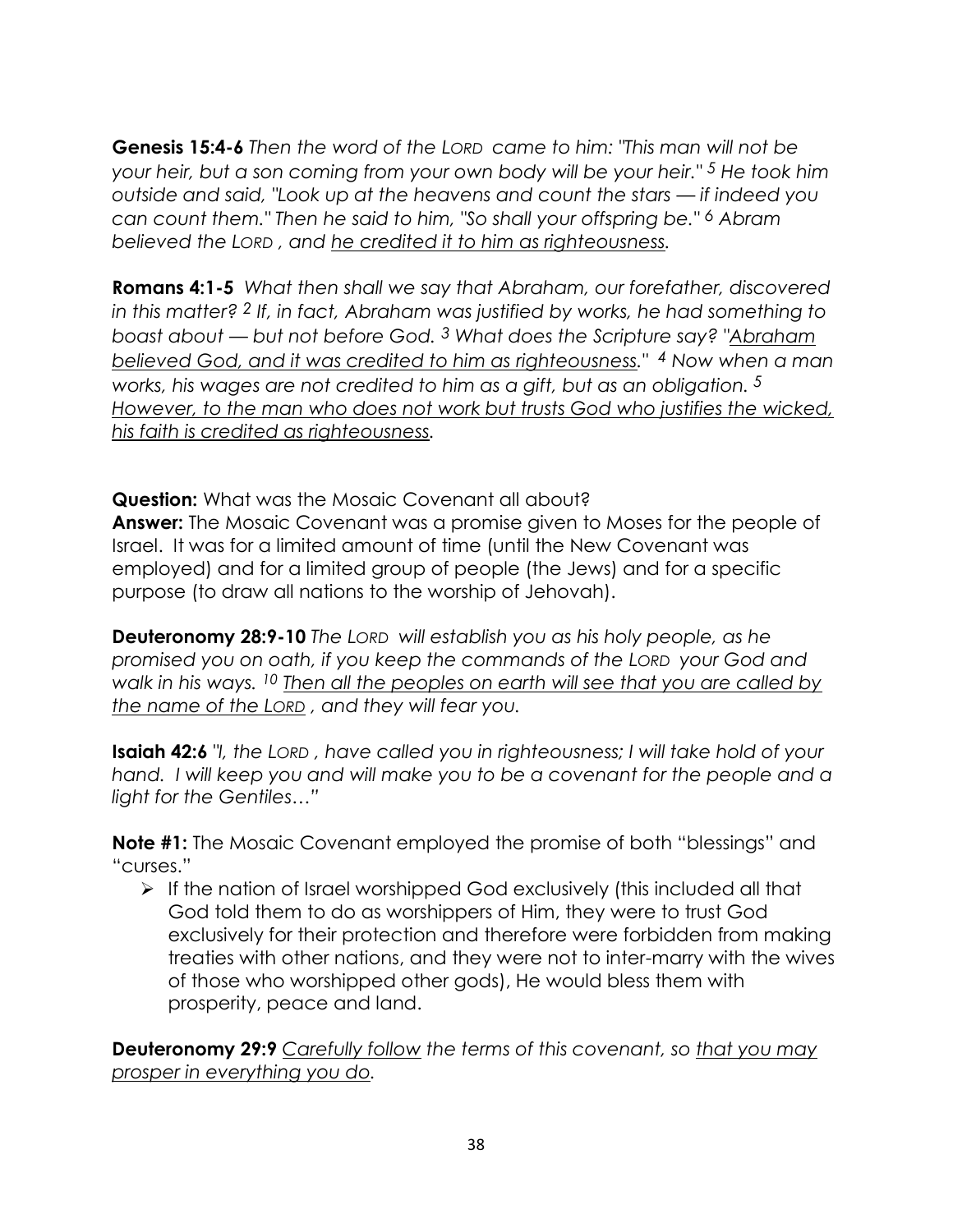$\triangleright$  If they failed to worship Jehovah exclusively and hold to the other commands of the covenant, they would become poor, be enslaved, and lose their land.

**Deuteronomy 28:15** *However, if you do not obey the LORD your God and do not carefully follow all his commands and decrees I am giving you today, all these curses will come upon you and overtake you:*

**Note #2:** The practical implications of the Old / Mosaic Covenant was that the Jews expected blessings when they lived in accordance to the Law.

**Psalm 128:1-2** *Blessed are all who fear the LORD, who walk in his ways. 2 You will eat the fruit of your labor; blessings and prosperity will be yours.*

**Proverbs 13:21** *Misfortune pursues the sinner, but prosperity is the reward of the righteous.*

**Note #3:** By the time Jesus came on the scene, most Jews believed that their eternal destiny (as well as material prosperity) was determined by their own righteousness. They confused and mixed the Abrahamic Covenant and the Mosaic Covenants.

**Mark 10:24-26** *The disciples were amazed at his words. But Jesus said again, "Children, how hard it ise to enter the kingdom of God! <sup>25</sup> It is easier for a camel to go through the eye of a needle than for a rich man to enter the kingdom of God." 26 The disciples were even more amazed, and said to each other, "Who then can be saved?"*

**John 9:1-3** *As he went along, he saw a man blind from birth. 2 His disciples asked him, "Rabbi, who sinned, this man or his parents, that he was born blind?" 3 "Neither this man nor his parents sinned," said Jesus, "but this happened so that the work of God might be displayed in his life.*

**Romans 10:1-4** *Brothers, my heart's desire and prayer to God for the Israelites is that they may be saved. 2 For I can testify about them that they are zealous for God, but their zeal is not based on knowledge. 3 Since they did not know the righteousness that comes from God and sought to establish their own, they did not submit to God's righteousness. 4 Christ is the end of the law so that there may be righteousness for everyone who believes.*

**Question:** What is our (as Christians) relationship to the Mosaic / Old Covenant? **Answer:** We live under the New Covenant, and therefore, we are not promised the blessings or cursings associated with obedience to the Law.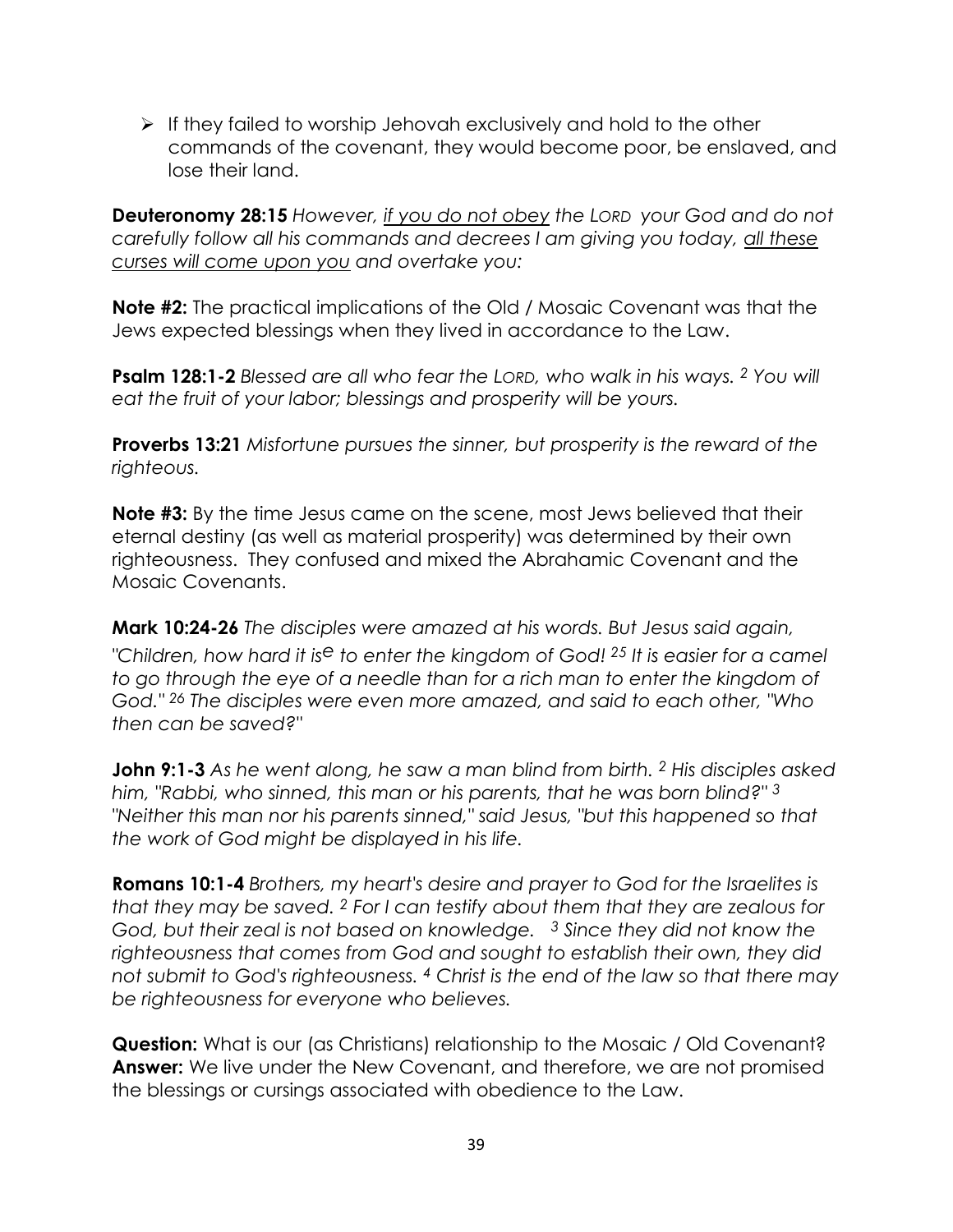**Jeremiah 31:31-34** (also Hebrews 8:8ff.) *"The time is coming," declares the LORD, "when I will make a new covenant with the house of Israel and with the house of Judah. 32 It will not be like the covenant I made with their forefathers when I took them by the hand to lead them out of Egypt, because they broke my covenant, though I was a husband to them," declares the LORD. 33 "This is the covenant I will make with the house of Israel after that time," declares the LORD. "I will put my law in their minds and write it on their hearts. I will be their God, and they will be my people. 34 No longer will a man teach his neighbor, or a man his brother, saying, 'Know the LORD.‖*

**Luke 22:20** *In the same way, after the supper he took the cup, saying, "This cup is the new covenant in my blood, which is poured out for you.*

**Hebrews 9:15** *For this reason Christ is the mediator of a new covenant, that those who are called may receive the promised eternal inheritance — now that he has died as a ransom to set them free from the sins committed under the first covenant.*

**Note #1:** The Law of Moses is a source of instruction to us, not a means of salvation. We obey the "moral" aspects of the Law of Moses (not the ceremonial aspects, since Jesus Christ is the final and perfect sacrifice for sins and because the role of the Priest is now done away with because Jesus is our new mediator between us and the Father) because the Law…

- $\triangleright$  Reveals the character of God.
- $\triangleright$  Reveals the wisdom of God.
- $\triangleright$  Reveals the purposes of God = how we might thrive as those created by Him.
- $\triangleright$  Reveals our need for a Savior.

**Romans 3:19-22** *Now we know that whatever the law says, it says to those who are under the law, so that every mouth may be silenced and the whole world held accountable to God. 20 Therefore no one will be declared righteous in his sight by observing the law; rather, through the law we become conscious of sin. 21 But now a righteousness from God, apart from law, has been made known, to which the Law and the Prophets testify. 22 This righteousness from God comes through faith in Jesus Christ to all who believe.*

**Note#2:** The foundation to a "religious" mindset is the same confusion that plagued the Jewish Christians in the early church. Instead of living life under the New Covenant, they mixed faith in Christ with their Old Covenant way of believing.

 $\triangleright$  Some thought that they needed to add works of righteousness to their faith in order to be saved.